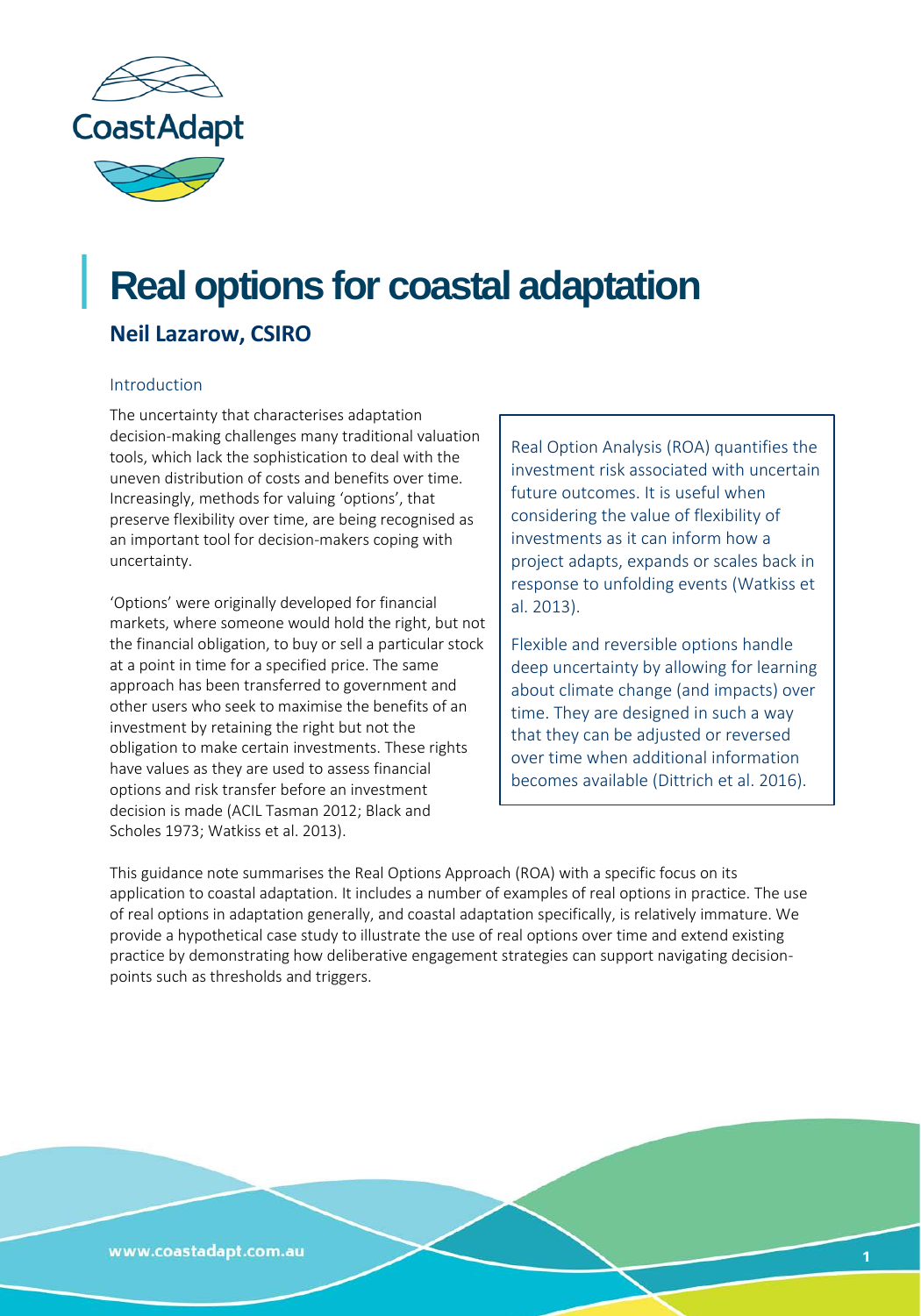# **Applying the real options approach to coastal adaptation**

#### How is ROA different to traditional economic analysis?

- 1. ROA shows that sometimes it makes more sense to wait for new information rather than investing immediately.
- 2. ROA shows that it may make sense to start the initial stages of a project (keep it alive) as the project may become more attractive at a later date (Watkiss et al. 2013).

ROA extends the use of methods for valuing financial options contracts to valuing real options. Rather than being specified in a contract, 'real' options result from real world sources of flexibility. For example, if a seawall is not needed right now, then if you don't build it now, you keep the option to build it later. This flexibility is valuable because while you wait you do not experience the costs of having a seawall, and you might find later, that you don't need to build a sea wall at all. By waiting, you can learn about sea level rise, better ways to build sea walls, and alternative actions people haven't even thought of yet. Holding a real option delays costly actions and preserves the flexibility to learn and adapt to change. ROA is therefore based on the premise that uncertainty is dynamic rather than deep, and may be resolved over time as knowledge is improved (Dittrich et al. 2016).

However, preserving flexibility has both costs and benefits. For example, there are benefits from providing homeowners and industry with certainty about the long-term future of an area. ROA provides an approach to understanding these kinds of trade-offs.

#### Linking Real Options to the Adaptation Decision System

ROA can be a resource intensive activity. In part, this is due to the nature of the analyses required for ROA, as obtaining the data for modelling requires significant effort. The costs of acquiring different kinds of information vary greatly; from assumptions, estimates, expert opinion, or new primary data.

A key strength of the ROA approach is the opportunities it provides to learn over time i.e. the value of information. ROA works well as a part of the iterative decision-making process that is part of an '*[adaptation pathways'](http://coastadapt.com.au/pathways-approach)* approach. Continuing engagement with stakeholders provides opportunities to learn about changes in the nature of the trade-offs that underlie adaptation decisions as the future unfolds.

This type of trade-off analysis can be represented by decision-makers who invest in a seawall, beach nourishment and dune revegetation where they are typically required to balance coastal protection, property values, recreational amenity and ecological habitat.

Figure 1 identifies the core steps for adaptation planning, as set out in CoastAdapt. We illustrate a three-pass operational cycle to support adaptation decision making Table 1; a first-pass (or scan), second-pass (or portfolio), and third-pass (or project). While ROA can be deployed for a first-pass assessment (scan), this step is more likely to be restricted to a vulnerability assessment and identification of options risks and costs at a high level. Here, the use of simpler appraisal tools (e.g. 'replacement cost' and 'cost benefit analysis' (CBA) is likely to be fit-for-purpose. Depending on the nature of the assessment, other tools such as 'portfolio analysis' or 'cost effectiveness analysis' may also be better suited to economic appraisal for second-pass assessments (portfolio) e.g. if the decision is to invest in coastal infrastructure or adaptation for the agricultural sector. (See the *[Valuation](http://coastadapt.com.au/how-to-pages/valuation)*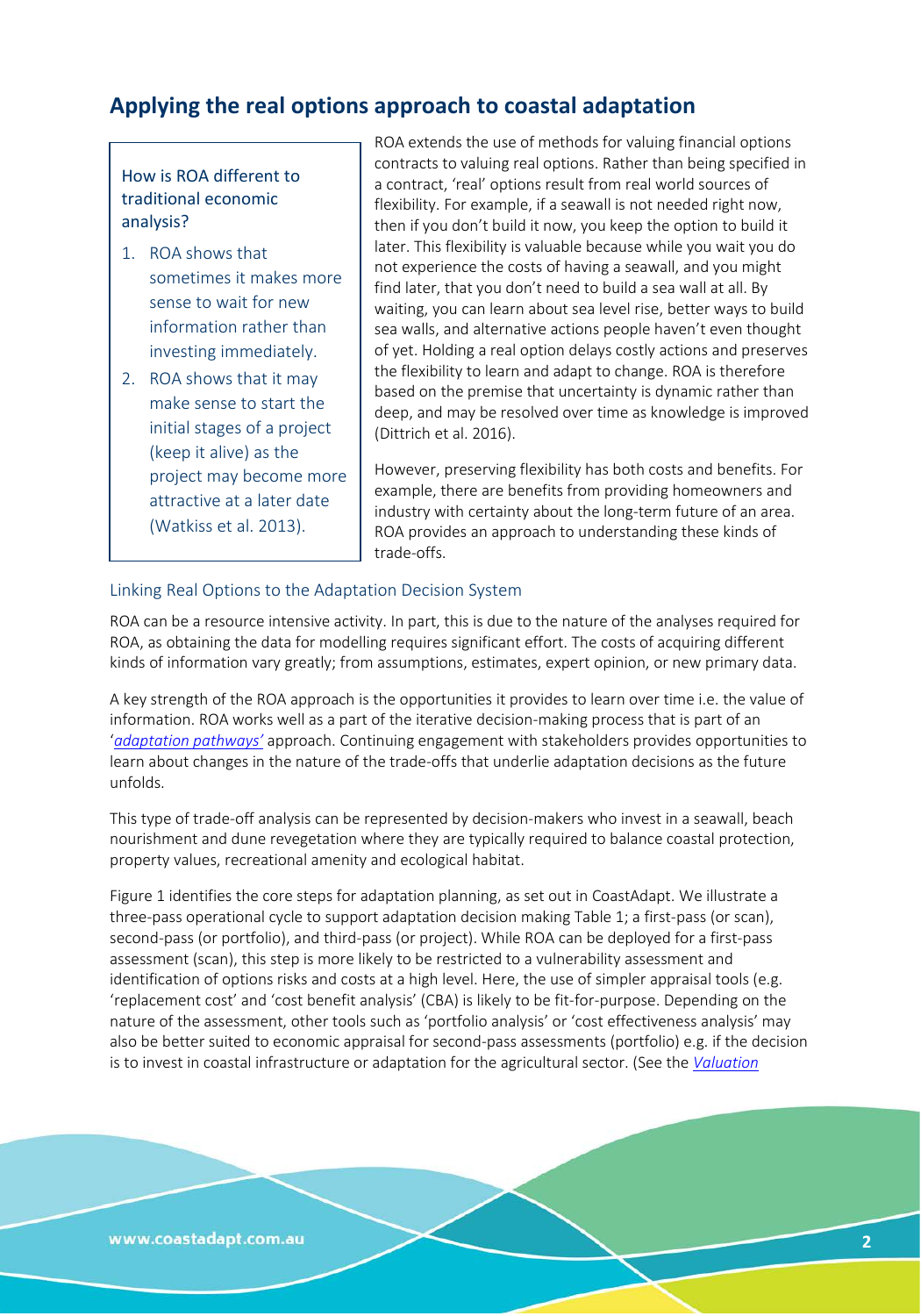*[Approach Guide](http://coastadapt.com.au/how-to-pages/valuation)* for a more detailed description of the approaches referred to here). ROA, however, is well suited to assisting a decision-maker to evaluate between options or bundles oF options for thirdpass assessments. This is now discussed.



#### Figure 1: CoastAdapt – Coastal Climate Adaptation Decision System. Source: © NCCARF 2016

#### When to use Real Options?

ROA extends on conventional CBA because it seeks the optimal time to invest in a way that maximises value and is able to incorporate 'dynamic' uncertainty. Like CBA, ROA is suitable when the decisionmaking body has the power to implement the options under consideration, and the influence of these decisions on people is accounted for by processes that are considered to be legitimate. Since climate change can influence both the set of options under consideration and mean new groups of people are affected by decisions, caution should be used before extending existing decision-making processes to consider adaptation issues. As illustrated in Figure 2, ROA can work well provided the following conditions are satisfied.

- 1. The investment decision:
	- a. is currently reversible but likely to be hard to reverse or irreversible once underway or completed
	- b. is large, has a long lifespan
	- c. is likely to be sensitive to changes in climate hazards
	- d. presents a risk of over or underinvestment (Dittrich et al. 2016; Watkiss et al. 2013).
- 2. The decision-maker has some flexibility with respect to the timing of the investment (as a single step or in stages) (Dittrich et al. 2016).
- 3. By waiting, a decision-maker is likely to gain 'valuable' new information regarding the success of the investment (Dittrich et al. 2016).
- 4. Sufficient resources are available for the assessment.

The reader is referred to the *[Valuation Approach Guide](http://coastadapt.com.au/how-to-pages/valuation)*, for a description and comparison of the approaches listed in Figure 2.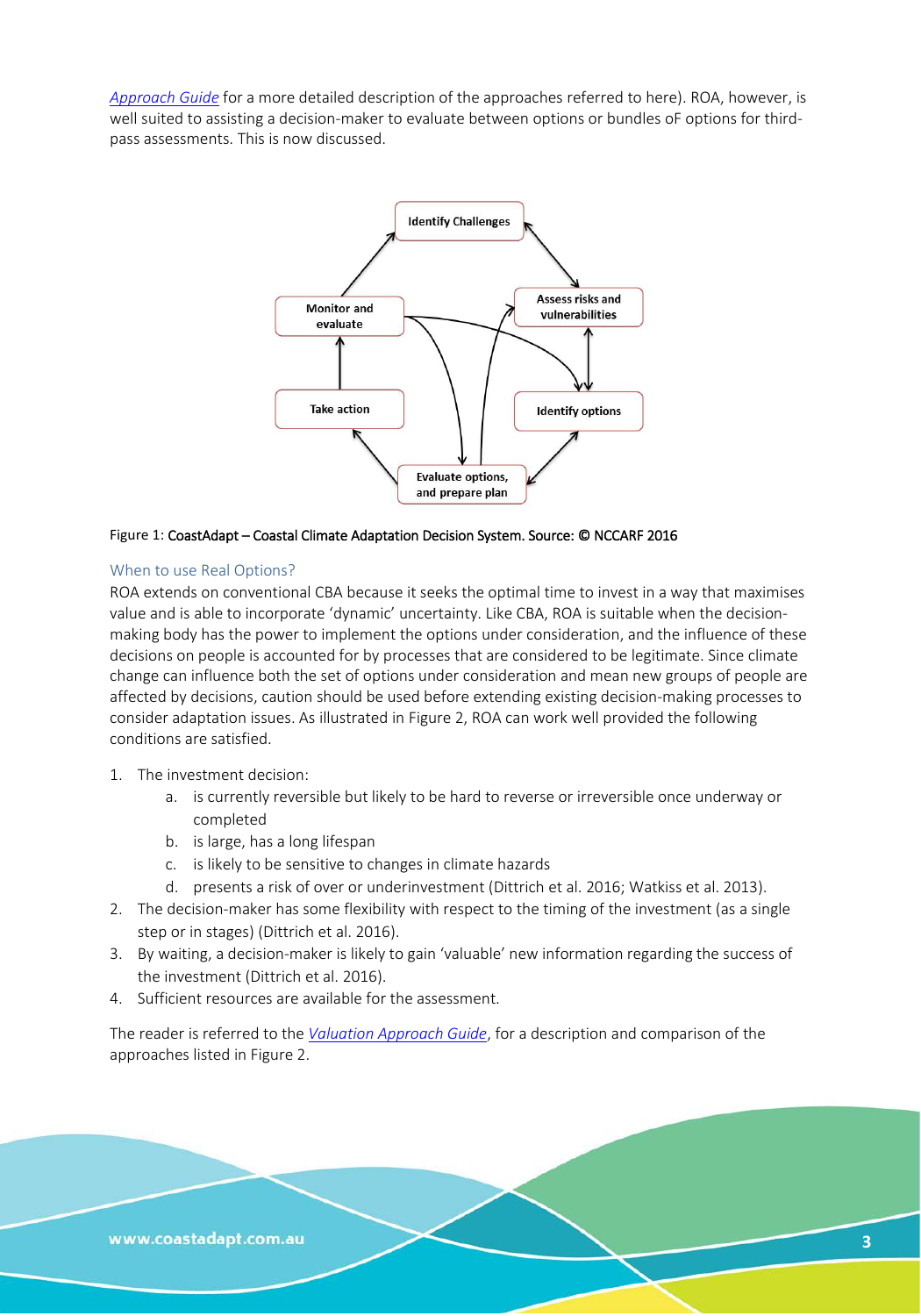#### What is the value of waiting?

It is important to note that a decision to delay investment is a decision nevertheless, and therefore it should be made with as much knowledge as possible. Careful thought should be given to the costs and benefits of seeking new information (see *Information Manual [4: Costs and benefits](http://coastadapt.com.au/information-manuals/assessing-costs-and-benefits-of-coastal-climate-adaptation)* for a more detailed discussion). There may be higher value to be gained in waiting if uncertainties are larger. If waiting is likely to decrease flexibility in decision-making then there is lower value in waiting longer. A shrewd decision-maker will understand these limitations and set in place various thresholds to ensure that there remains value in seeking more information and/or waiting. The Values-Rules-Knowledge framework (Gorddard et al. 2015) presented in the *[Valuation Approach Guide](http://coastadapt.com.au/how-to-pages/valuation)*, provides a neat diagnostic tool to identify possible knowledge gaps and the value of gathering more information, including the value of social processes and potential boundary conditions (e.g. possible and legitimate options) that can assist with the clarification of the decision-making context.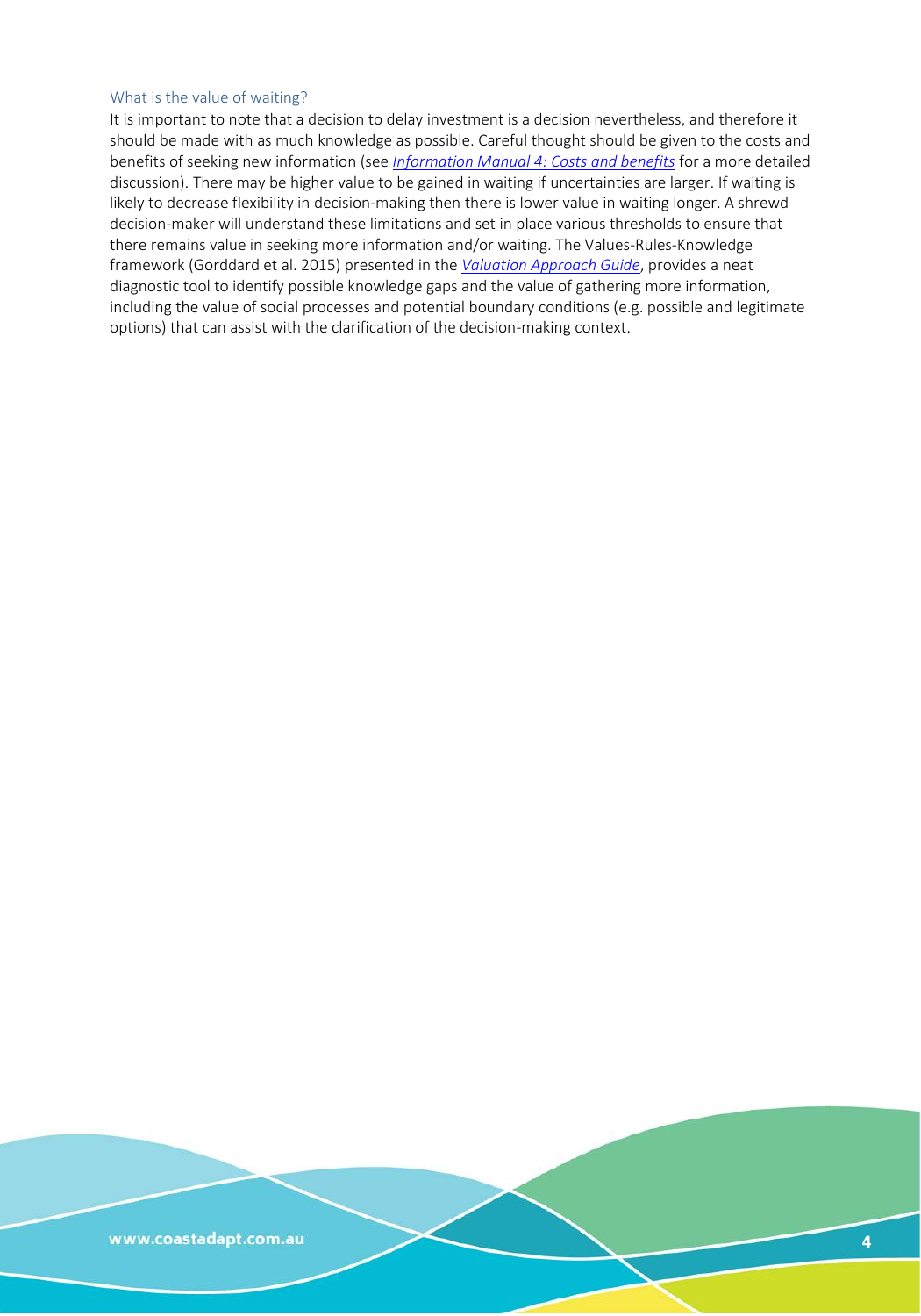**Table 1:** Data gathering for ROA within the context of C-CADS. Source: Adapted from Stafford-Smith 2016.

| <b>C-CADS</b><br>steps:      | <b>Identify challenges</b><br><b>Determine</b><br>vulnerabilities                                                                                                                                                                                                                                                                                                                                                                                                         | <b>Identify options</b>                                                                                                                                                                                                                                                                                                                                                                                                                                  | <b>Evaluate options, risks</b><br>and costs                                                                                                  | <b>Take action</b>                                                                                                                                                                                                                                                                                                                                                                              | <b>Monitor and evaluate</b>                                                               |
|------------------------------|---------------------------------------------------------------------------------------------------------------------------------------------------------------------------------------------------------------------------------------------------------------------------------------------------------------------------------------------------------------------------------------------------------------------------------------------------------------------------|----------------------------------------------------------------------------------------------------------------------------------------------------------------------------------------------------------------------------------------------------------------------------------------------------------------------------------------------------------------------------------------------------------------------------------------------------------|----------------------------------------------------------------------------------------------------------------------------------------------|-------------------------------------------------------------------------------------------------------------------------------------------------------------------------------------------------------------------------------------------------------------------------------------------------------------------------------------------------------------------------------------------------|-------------------------------------------------------------------------------------------|
| <b>Typical</b><br>activities | Identify goals, scope decision-areas affected<br>(scale) and how to manage the process, gather<br>key stakeholders and experts, and choose<br>approaches, timeframes                                                                                                                                                                                                                                                                                                      | Risks, opportunities<br>(especially no-and-low<br>regrets options),<br>response measures,<br>responsibilities                                                                                                                                                                                                                                                                                                                                            | Assemble adaptation<br>options, appraise<br>adaptation options<br>including thresholds<br>and triggers, develop<br>an implementation<br>plan | Accept risk and<br>uncertainty, sign off,<br>timing, implement                                                                                                                                                                                                                                                                                                                                  | Monitor for emerging<br>effects<br>Evaluate success,<br>share lessons, plan to<br>iterate |
|                              |                                                                                                                                                                                                                                                                                                                                                                                                                                                                           |                                                                                                                                                                                                                                                                                                                                                                                                                                                          |                                                                                                                                              |                                                                                                                                                                                                                                                                                                                                                                                                 |                                                                                           |
| <b>Operational</b><br>cycle  | Scan (first-pass)                                                                                                                                                                                                                                                                                                                                                                                                                                                         | Portfolio (second-pass)                                                                                                                                                                                                                                                                                                                                                                                                                                  |                                                                                                                                              | Project (third-pass / implementation)                                                                                                                                                                                                                                                                                                                                                           |                                                                                           |
| Decision-<br>maker           | First consideration of impact of climate risks;<br>coarsely-defined scope; limited understanding<br>of stakeholders and their expectations.<br>Example products:<br>Output - high level plan that identifies key<br>areas / themes where future analysis is needed;<br>'no regrets' options.<br><b>Outcome</b> - decide what areas require future<br>planning effort; and where investments might<br>be made that yield net social benefits<br>regardless of uncertainty. | General understanding of the climate risks<br>faced, and priority areas identified for attention.<br>Example products:<br><b>Output</b> - portfolio analysis identifying areas for<br>detailed investment planning.<br><b>Outcome</b> – development of a broad adaptation<br>pathway across affected areas, including<br>potentially novel trade-offs and new<br>governance and decision-making processes to<br>develop feasible and legitimate options. |                                                                                                                                              | Strong understanding of climate risks faced by<br>the organisation and related decisions (e.g.<br>non-climate but related risks); focus on one or<br>more previously prioritised areas.<br>Example products:<br><b>Output</b> – investment implementation plan.<br><b>Outcome</b> - adaptation (investment) plan<br>implemented (deliberate decision to delay<br>investment may be first step). |                                                                                           |
|                              |                                                                                                                                                                                                                                                                                                                                                                                                                                                                           |                                                                                                                                                                                                                                                                                                                                                                                                                                                          |                                                                                                                                              |                                                                                                                                                                                                                                                                                                                                                                                                 |                                                                                           |

Cost and quality of data and modelling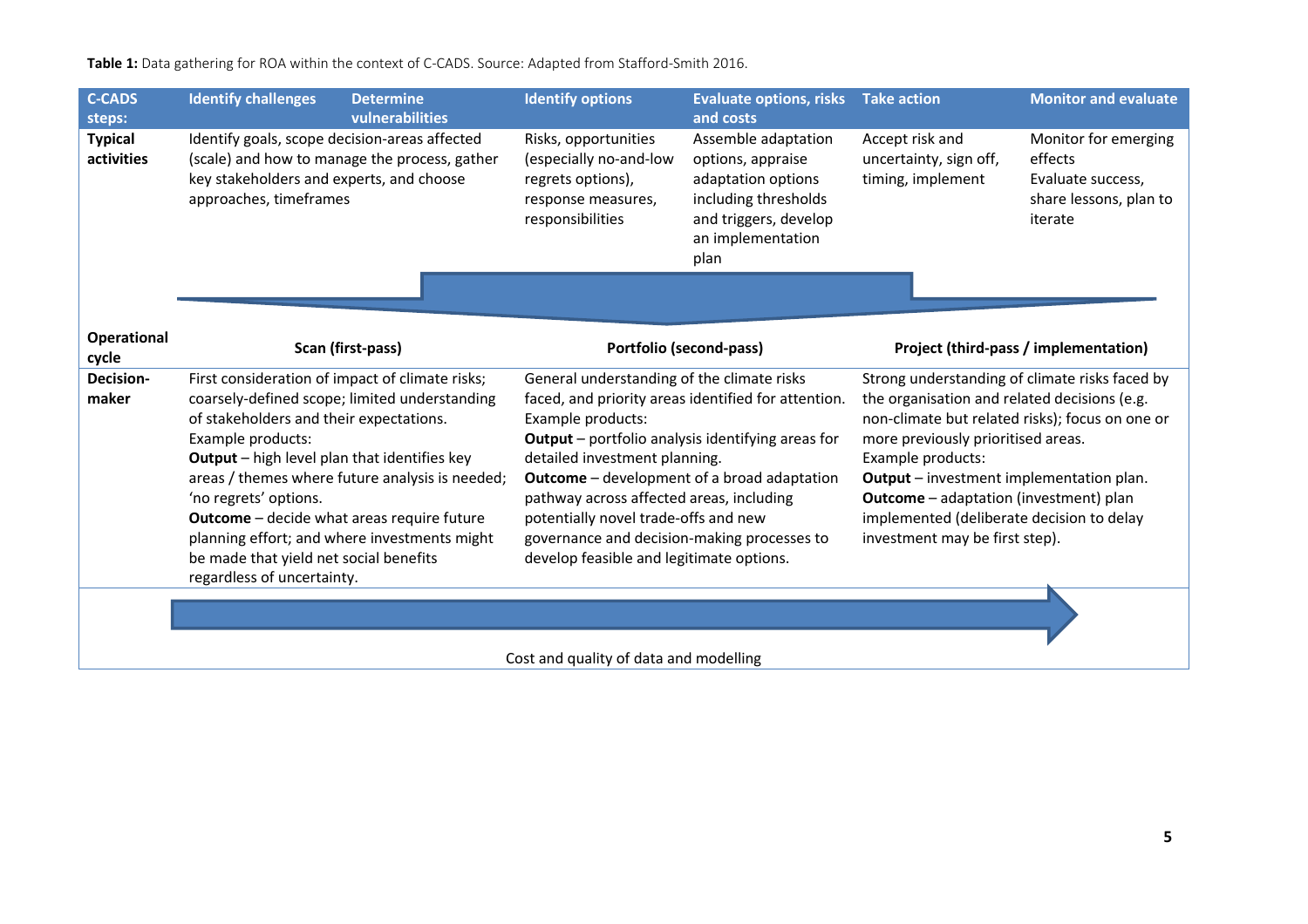

Figure 2: Matching the valuation approach to the decision context. Source: Adapted from DEFRA 2013; Dittrich et al. 2016; Hatfield-Dodds 2005.

www.coastadapt.com.au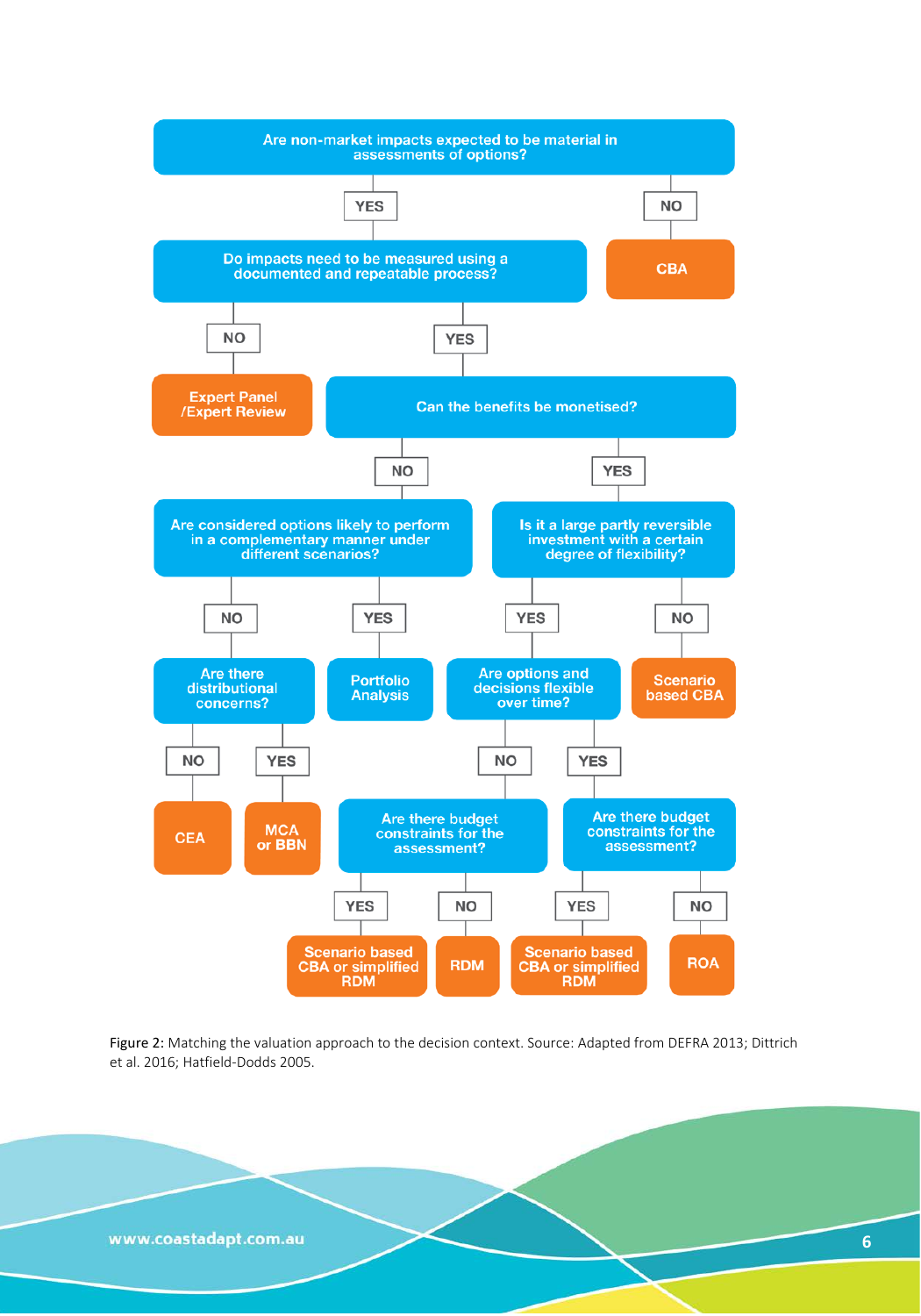# **Core principles of real options analysis**

ROA seek to model the value of flexibility and the timing of actions under conditions of uncertainty (Copeland and Antikarov 2001; Dixit and Pindyck 1994; Sanderson et al. 2016). Trade-offs between acting sooner and acting later are affected by the value of flexibility and the value of new information. By deciding not to act now, you preserve the option to act later. The value of this option is determined by the value of flexibility (i.e. when actions have consequences that are expensive to reverse) and the value of information (i.e. the prospect of learning something that could change your decision). In comparison with conventional forms of CBA, ROA has the potential to better represent incomplete knowledge and uncertainty.

There are many different approaches to ROA that all seek to estimate the value of flexibility and information under conditions of uncertainty. An important distinction is between approaches that use 'calendar time' and those that use 'index time'. For example, a ROA in calendar time could estimate the value of a delaying building a sea wall for one year with the expectation that new relevant information about sea level rise could be received within a year. In comparison, an index time approach would estimate the values that, if observed, would trigger the construction of a sea wall.

Utilising ROA to analyse adaptation, we can characterise adaptation decision pathways as sequences of alternative regimes delineated by decision thresholds. Decision thresholds are the conditions that would trigger a transition from one regime to the next. For example, Buurman and Babovic (2016) demonstrate how a ROA can be used to provide a structured approach for dealing with the complexity and uncertainty of adaptations for managing flooding in Singapore. Uncertainty comes from many sources, climate change impacts, technological change, and societal preferences.

All forms of uncertainty can potentially provide an incentive for learning relevant information before implementing adaptation actions whose consequences are costly, or impossible, to reverse. For example, Buurman and Babovic (2016) suggest a framework of eight stages:

- 1. Framing objectives and scope
- 2. Analysis identification of possible future scenarios
- 3. Actions identification of actions and their triggers
- 4. Optimisation of actions and options analysis of the costs and benefits of alternative actions
- 5. Development of adaptation pathways map sequencing and path dependencies
- 6. Selection of preferred pathways compare the costs and benefits of alternative pathways
- 7. Specify and implement plan set out on chosen pathway
- 8. Monitor and execute observe the variables that define the triggers, i.e. initiate transitions along the pathway.

## **Tips and traps**

- ROA is appropriate when irreversibility and uncertainty are key characteristics of the decision problem (Dixit and Pindyck 1994; Mezey and Conrad 2010). Using conventional forms of CBA that discount expected net benefits ignore the value of options and may well lead to the approval of projects that should not be undertaken (Mezey and Conrad 2010).
- There are technical limitations to applying quantitative approaches to ROA (Mezey and Conrad 2010).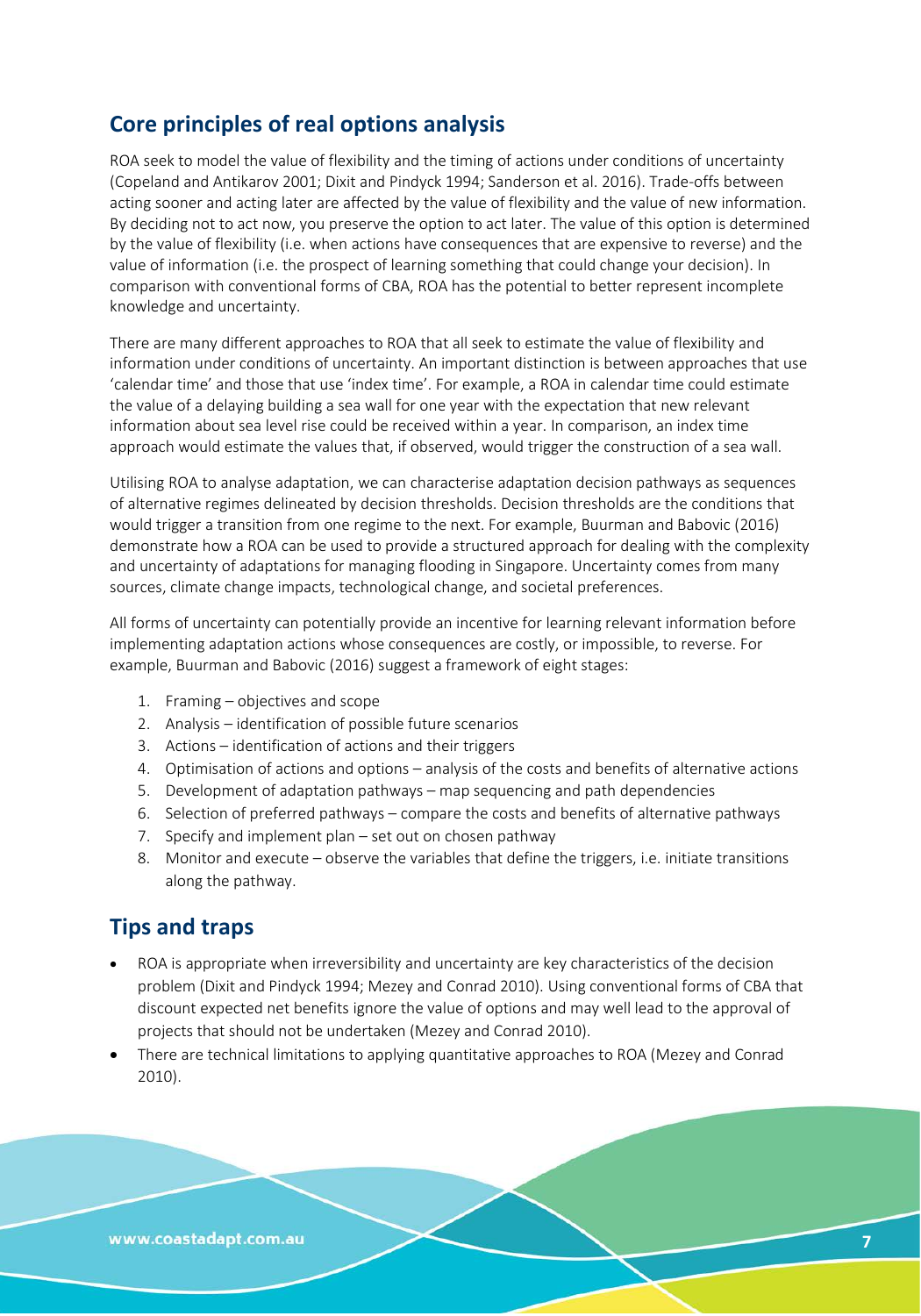- There are limitations due to theoretical difficulties of quantifying the option values that result from deeper forms of uncertainty. Alternative methods are needed to understand the consequences of option values that result from other sources of chance, such as when the system that generates outcomes is poorly understood and is itself changing in unknown ways (Randall 2011).
- ROA provides flexibility around large investment decisions by providing flexibility to introduce new economic information as uncertainties are resolved.
- ROA is complex, expensive and requires large data points around both future climate and economic inputs.
- ROA approaches may limit the inclusion of non-market values.
- There is potential for a simpler application of ROA through the use of decision trees and more qualitative use of information (Watkiss et al. 2013).
- ROA supports an iterative approach and iterative delivery/staging for risk management.
- ROA assumes that uncertainty is dynamic rather than deep, i.e. dynamic uncertainties such as climate impacts may be resolved to a degree over time as knowledge is improved (Dittrich et al. 2016).

# **Case study 1 - Developing flexible adaptation pathways for the Peron Naturaliste Coastal Region of Western Australia**

#### Background

The Peron-Naturaliste region is just south of Perth in southwest Western Australia and extends for over 200 km along the coast. Covering nine local government areas, the region is a generally low-lying sedimentary coast comprising large and small towns and hamlets. Extensive tracts of coastline are vulnerable to coastal extremes and climate change. The 2011 project led by ACIL Tasman for the Peron-Naturaliste Partnership (ACIL Tasman 2012) set out to assist decision-makers and the community to respond to the impacts and opportunities posed by climate change. The study commenced with a regional economic analysis, and then focused on specific options for four localities, each different in kind. The approach/model used future climate outcomes to derive future scenarios for assets at risk.

#### Phase 1 – hazard mapping

A regional coastal hazards study was undertaken. This activity focused on developing coastal hazard mapping to support the economic assessment of adaptation options at regional and local case study scales. Hazards mapped included projected coastal inundation and erosion for time frames up to 2110. The approach used was a synthesis of existing coastal hazard studies (including extreme water level distributions derived from tide gauges) and a regional erosion study.

#### Phase 2 – region-wide assessment

A region-wide assessment was undertaken to generate an indicative understanding of the overall resource cost of adaptation to coastal climate risks within the region as a whole, rather than to design strategy. The study focused on improving understanding of the cost, in general terms, of protecting those assets where the value at risk exceeds the cost of protection.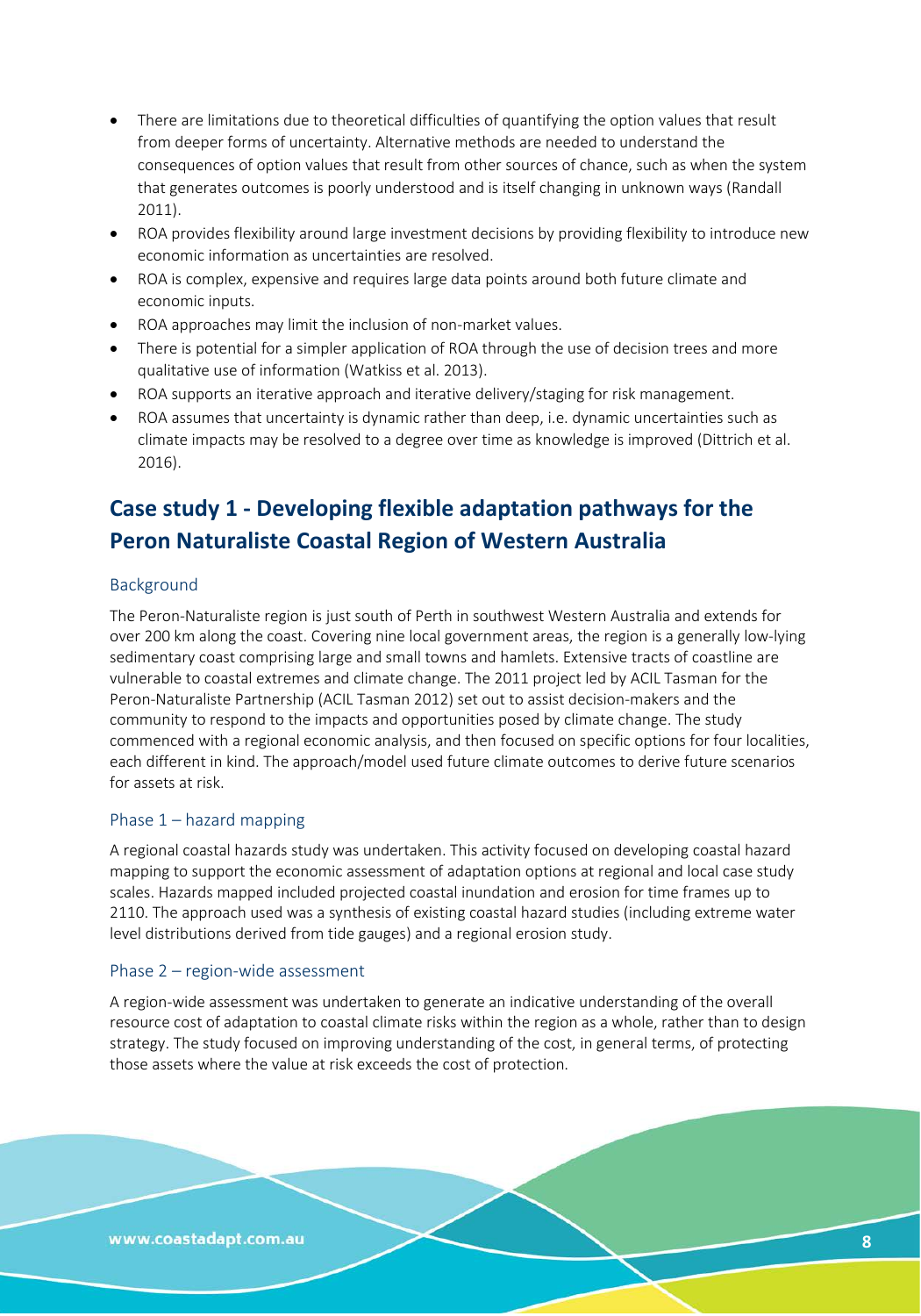A number of key abstractions and simplifications were made to facilitate this higher level assessment: assets were classed and given representative values; the merit of protecting asset classes was considered (e.g. farmland) rather than specific coastal protection infrastructure; and assets were examined at snapshots in time rather than continuously to 2110. The cost of adaptation was compared with the value at risk under a number of scenarios. Results suggest that efforts should be put into the protection of assets such as community infrastructure, and current (and future) residential and commercial land; and that there is limited value in implementing high value protection strategies for rural and agricultural land, public open space and conservation areas.<sup>[1](#page-8-0)</sup>

#### Phase 3 – case studies

A Real Options approach (ROA) was chosen as the assessment methodology because it offered the project team the flexibility to wait and to consider uncertainty and how this might be resolved over time to improve confidence. For each of the four case studies under examination there was a five-step assessment process undertaken for each option, for each asset in each case study area, and for combinations of options where a staged solution was recommended.

#### **Table 2**: Five-step ROA assessment process.

| <b>Step</b>  | <b>Assessment</b>                                                                                                                                                                                                                                                                                                                                                                                                            |
|--------------|------------------------------------------------------------------------------------------------------------------------------------------------------------------------------------------------------------------------------------------------------------------------------------------------------------------------------------------------------------------------------------------------------------------------------|
| 1            | A climate change model was used to generate several thousand different future scenarios,<br>which map out how climate change might affect the region over the coming century. The<br>physical changes were then converted into scenarios for value at risk for each asset in each<br>case study area over the same timeframe.                                                                                                |
| $\mathbf{2}$ | The Net Present Value (NPV) of a stream of benefits (that is, improvements in value at risk)<br>that occur from implementing a particular adaptation option for each asset in each case<br>study area in each year for each scenario was compared with the stream of benefits (that is,<br>value at risk) of doing nothing in each case - referred to as the 'NPV difference'.                                               |
| 3            | The real options model was then run and provided estimations of the NPV difference at<br>each point in time for each scenario.                                                                                                                                                                                                                                                                                               |
| 4            | The real options model was used to compare the net benefit of acting (that is, NPV<br>difference minus the cost of the option) in each time period in each scenario with the<br>expectation of the net benefit of acting in the next time period. It then showed all of the<br>periods when it pays to act now for each scenario; when the current net benefit is greater<br>than the expectation of the future net benefit. |
| 5.           | Optimum solutions were then generated for each scenario based on the available<br>information and taking into account cost, timing and confidence. Optimal responses were<br>determined across a series of several thousand model runs and translated into an                                                                                                                                                                |

Summary of proposed solutions

For Peppermint Grove, one of the four case studies examined, the hazard assessment reported that up to 300 m of land was at risk from erosion by 2100. Without intervention the entire settlement would be lost. Inundation (land is currently approximately 2 m above MSL) and salt water intrusion also poses a significant risk. It was recommended that protection structures (groynes) should be built

adaptation pathway that represents the best combination of options.

<span id="page-8-0"></span> $1$  The economic assessment excluded social, cultural and environmental considerations, and recommends that future assessments are based on a broader assessment of values.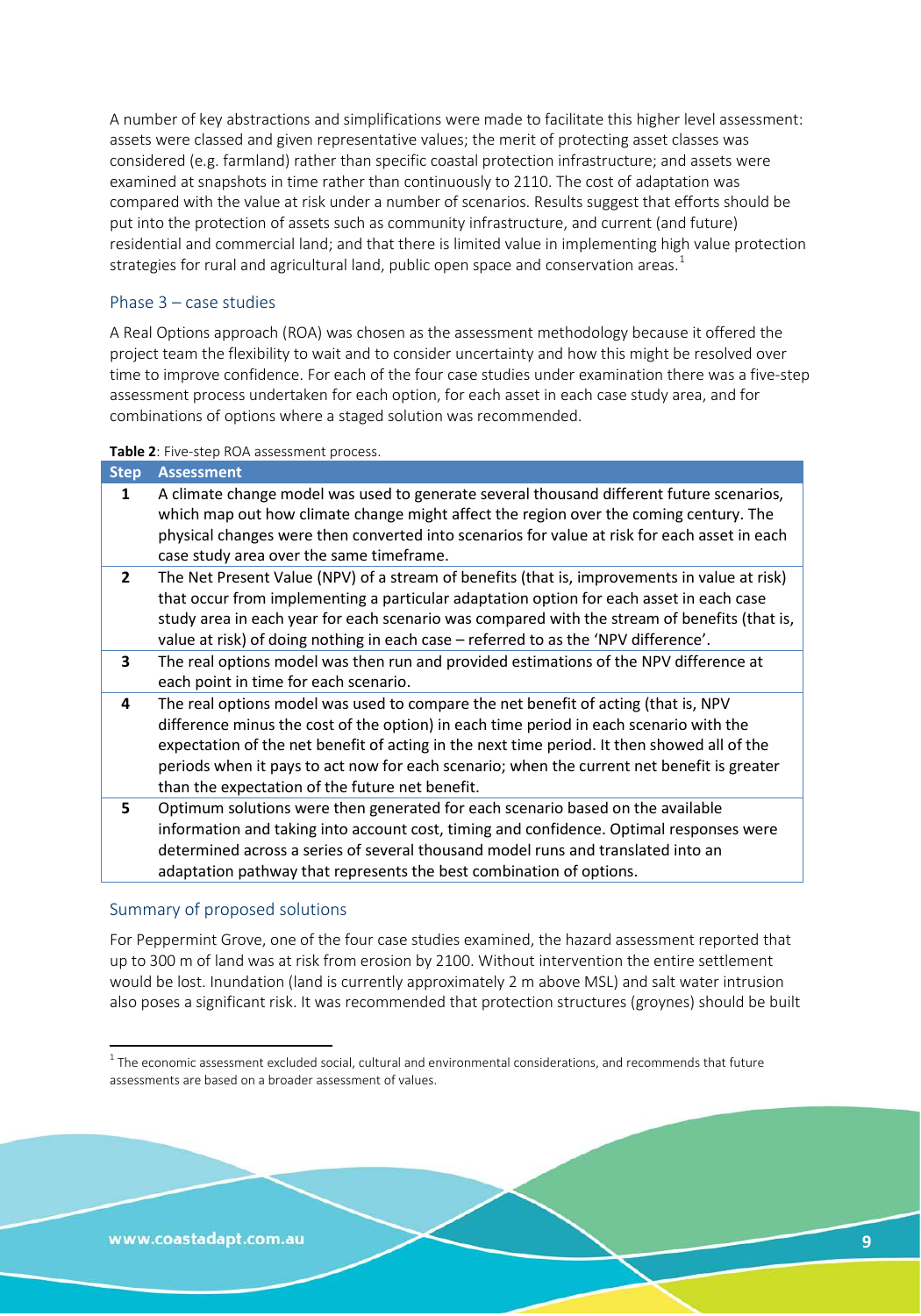to safeguard the settled areas, but that only half of the agricultural land be protected because of the lower value at risk. This could be complemented with dune stabilisation works in certain locations including some channel fill work to prevent large scale saltwater intrusion. Connectivity (flooding from seawater) plays a significant factor and some areas were only recommended for protection if there was also intervention in surrounding sites. This is reflected in the advice to sequence investments over a period of time. Further investigations were also recommended in order to better understand the impact of freshwater flooding and saline incursion on land value. A clearer understanding of benefits (possibly reduced) would indicate that a revised adaptation pathway is needed.

The optimal timing for the commencement of the staged investment for Peppermint Grove extends over a five-year period from the date of the report. However, it was noted that erosion in the early years was unlikely to damage infrastructure and investment could possibly be delayed, with some loss of beach the result.

#### Project limitations

Project limitations and assumptions were well-articulated by the authors and further review was recommended to complement institution building and stakeholder engagement activities, the latter of which did not feature in the project. Key limitations of the study were described.

- Data limitations in the absence of data, or where limited data exists about future climate impacts, conservative assumptions were used in the hazard assessment model. It was recognised that this may lead to the recommendation of higher cost or sub-optimal decisions.
- Economic appraisal and development of adaptation options excluded consideration of social, cultural and environmental factors / values.
- The project considered future climate impacts as dynamic and resolvable over time. Existing land use considerations were maintained into the future e.g. no consideration was given to a changes in land use such as conversion of farm land to residential blocks and the impact this would have on evolving risk. As a result, not considered were deep uncertainties such as changes to economic and demographic structure of the region.

# **Case study 2 - Coastal inundation at Narrabeen Lagoon: Optimising adaptation investment**

#### Background

Narrabeen Lagoon, on the northern beaches of Sydney, is one of about 70 intermittently closed and open lakes and lagoons (ICOLLs) spread along the coast of New South Wales. When the lagoon is blocked (a naturally occurring phenomenon), it can be filled by rain and floodwaters and flood surrounding land and houses. Approximately 1400 residential and 260 commercial properties are identified in flood affected areas around Narrabeen Lagoon. In 2010, AECOM undertook a series of case studies which analysed the benefits and costs of adaptation in response to risks of climate change. It focused on the impact of flooding from Narrabeen Lagoon to the surrounding built environment. Its aim was to provide decision makers with better information on: the impact of climate change on existing coastal hazards; how to incorporate uncertainty into decisions; and the social costs and benefits to the communities of the different adaptation measures that could be implemented to reduce inundation.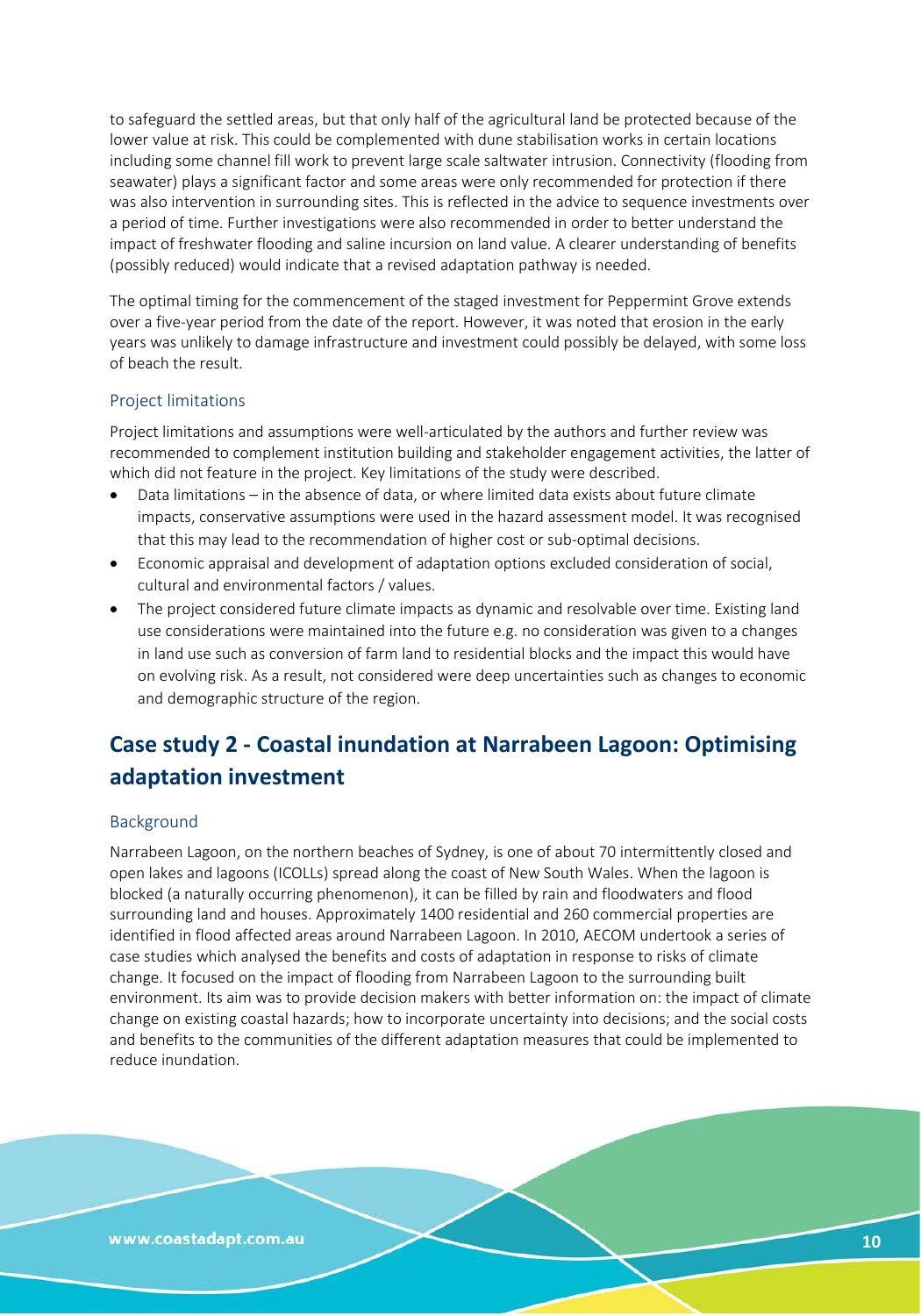### Approach

The study design consisted of seven stages from scoping the work through to communicating the results, described in Table 3.

**Table 3:** Narrabeen Lagoon methodology

| <b>Stage</b> |                                  | <b>Activities</b>                                                                                                                                                     |  |  |  |
|--------------|----------------------------------|-----------------------------------------------------------------------------------------------------------------------------------------------------------------------|--|--|--|
| 1.           | Study design                     | Design and initial investigation                                                                                                                                      |  |  |  |
| 2.           | Climate change                   | Design and test economic model                                                                                                                                        |  |  |  |
|              | projected                        | Preliminary analysis of Pittwater region<br>$\bullet$                                                                                                                 |  |  |  |
| 3.           | flooding<br>Determine flood      | Set study boundary for geographic location, climate parameters and<br>$\bullet$<br>direct and indirect costs                                                          |  |  |  |
|              | cost<br>relationships            | Determine climate changes likely to affect extreme rainfall, storm<br>٠<br>surge and sea level rise                                                                   |  |  |  |
|              |                                  | Combine historical flood data with climate change projections to<br>$\bullet$<br>develop probability distribution curves for each climate variable as<br>model inputs |  |  |  |
|              |                                  | Discussion or debate about the science of climate change<br>$\bullet$                                                                                                 |  |  |  |
|              |                                  | Identify economic costs of a range of flooding impacts around<br>$\bullet$                                                                                            |  |  |  |
|              |                                  | Narrabeen                                                                                                                                                             |  |  |  |
|              |                                  | Identify lagoon costs including damage, disruption and health costs<br>٠                                                                                              |  |  |  |
|              |                                  | Develop cost curves as model inputs<br>$\bullet$                                                                                                                      |  |  |  |
| 4.           | Preliminary                      | <b>Modelling adaptation options</b>                                                                                                                                   |  |  |  |
|              | modelling to                     | Run a series of simulations to determine key cost impacts<br>$\bullet$                                                                                                |  |  |  |
|              | determine cost<br>impacts        | Hold an adaptation options workshop with Council to identify and<br>$\bullet$<br>prioritise adaptation options for Narrabeen Lagoon                                   |  |  |  |
| 5.           | Identify, cost<br>and prioritise | Develop detailed costs for implementation and maintenance of<br>$\bullet$<br>adaptation options as model inputs                                                       |  |  |  |
|              | adaptation                       | Run a set of economic model simulations with all model inputs<br>$\bullet$                                                                                            |  |  |  |
|              | options                          | Use model to optimise size, scale and timing of adaptation options<br>٠                                                                                               |  |  |  |
| 6.           | Run and<br>optimise              | Analyse economic findings to determine preferred adaptation strategy<br>$\bullet$<br>for Narrabeen Lagoon                                                             |  |  |  |
|              | economic model                   | Draft report to communicate key findings and finalise report after                                                                                                    |  |  |  |
| 7.           | Analyse and<br>communicate       | comments received                                                                                                                                                     |  |  |  |
|              | findings                         |                                                                                                                                                                       |  |  |  |

#### Summary of results

The study considers both direct costs as a result of flood damage (e.g. damage to property and infrastructure), and indirect costs, which were classified as travel disruption and physical and emotional health damages. While the cost of travel disruption was modelled, it was assumed that local residents had internalised the benefits and costs of living in the area so no additional impact was modelled.

Costs and benefits for the recommended adaptation measures (see Table 4) are presented along with a discussion of value of avoided costs for the local community. The study recommends a portfolio of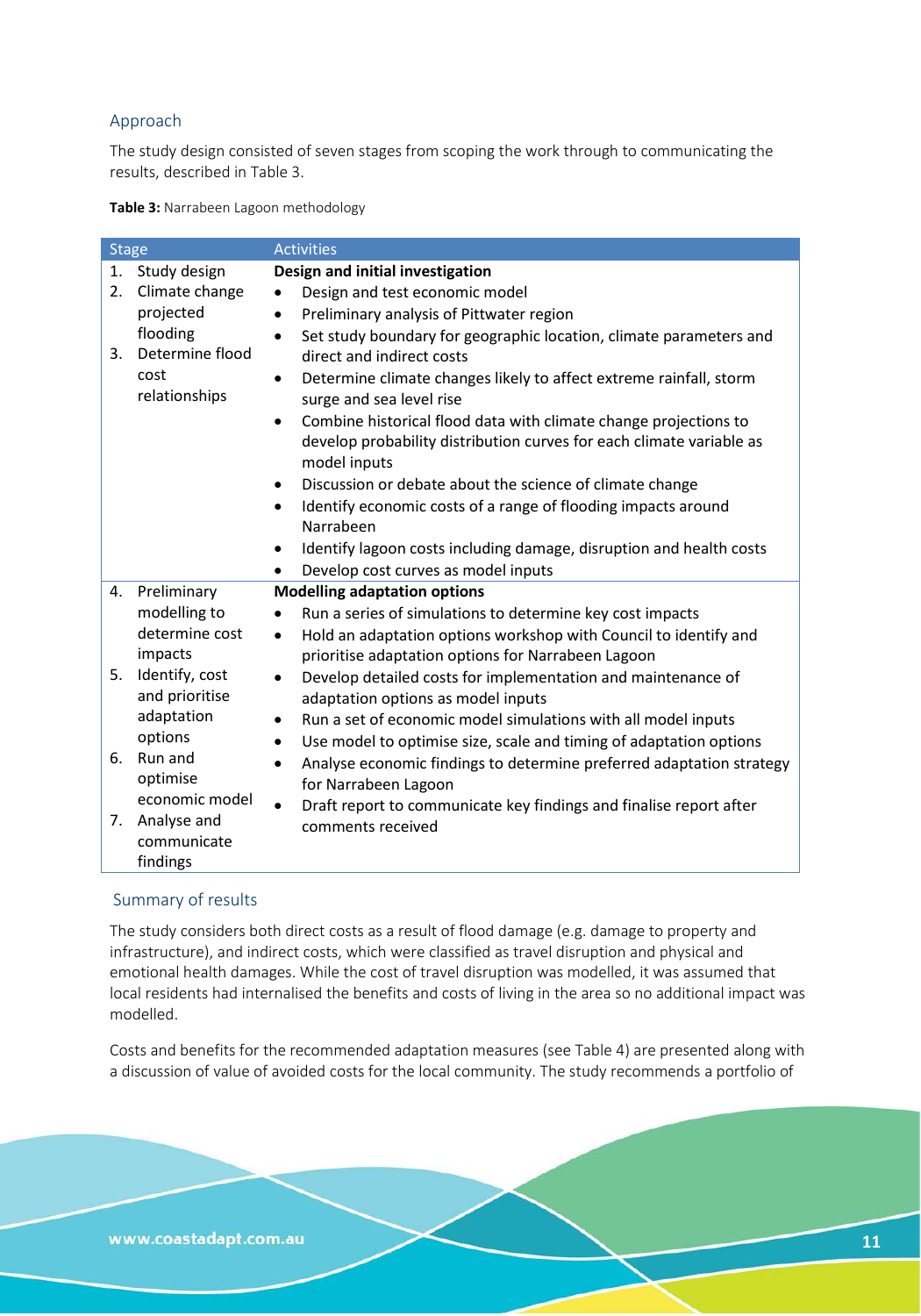measures to maximise the net economic benefits of adaptation compared to no adaptation; and which yield higher benefits when taken together. Benefit Transfer was used to estimate the willingness of residents to pay for flood mitigation measures and is consistent with the approach taken in the Peron Naturaliste Partnership study to utilise 'decision-relevant' information where it is likely to inform higher level decisions (e.g. go or no-go).

| 2010                                                                                                                                                     | 2035                                                                                | <b>After 2100</b>                                                                                                                           |
|----------------------------------------------------------------------------------------------------------------------------------------------------------|-------------------------------------------------------------------------------------|---------------------------------------------------------------------------------------------------------------------------------------------|
| Lakeside levee: increase height<br>to 2.7 m and length of existing<br>levee to offer greater flood<br>protection                                         | Lagoon opening: permanent<br>opening of 70m will reduce<br>severity of flood events | Progress Park levee: construct<br>new earth mound levee to<br>2.5 m offering protection for<br>commercial and industrial sites              |
| Flood awareness: early warning<br>system and education to better<br>prepare residents and<br>businesses to take steps to<br>minimise loss and disruption |                                                                                     | Nareen Creek levee: flood wall<br>and gates constructed to 2.3 m<br>to protect lower reaches of the<br>catchment from backwater<br>flooding |
| Planning control: suggested<br>increase in minimum floor<br>height for new buildings and<br>renovations (specific height not<br>modelled)                |                                                                                     |                                                                                                                                             |

**Table 4:** Portfolio of adaptation measures for Narrabeen Lagoon

As an example, the adaptation measure for the opening of the lagoon considered the Net Present Value (NPV) base case of 'no adaptation' against the following possible measures: permanently opening the lagoon entrance at 70 metres in 2010, 2035 or 2050; or permanently opening the lagoon entrance at 100 m in 2010, 2035 or2050, or not at all (2101). AECOM found that permanently opening the lagoon at 70 m in 2010 has a mean NPV of \$0.6m. Delaying this measure until 2035 increases the mean NPV to \$3.9m, because the probability of flooding increases over time under most of the changing climate scenarios. However, beyond 2035, the benefits begin to decrease. Permanently opening the lagoon at 100 metres is not a cost-effective option because the costs are more than the 70 metres opening for little additional benefit. This is illustrated in Figure 3 and 4. Note that in a real world decision-making context, the specifications for future actions (assuming those pathways were locked in) e.g. build levee to 2.5 m in 2100, would not be defined so far in advance.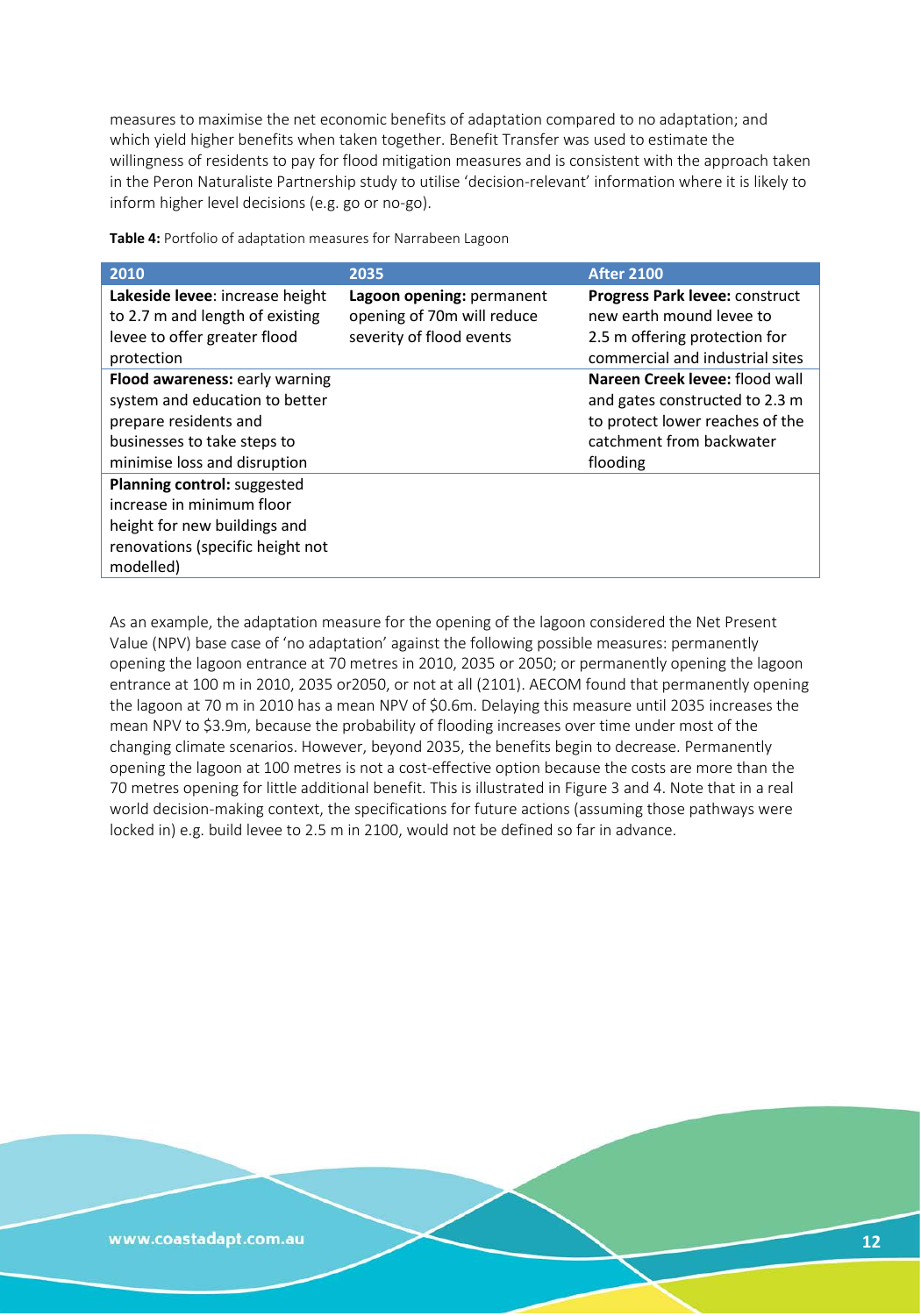





Figure 4: Mean NPV of opening lagoon entrance to 100m compared with base case of no adaptation. Source: AECOM 2009 in AECOM 2010, p.60

#### Project limitations

The demonstration project was designed to inform a national discussion on policy responses to manage the impact of climate change on infrastructure investment and maintenance. It demonstrates the value of a ROA approach, where uncertainty is dynamic and likely to be resolved (to a degree) over time. Limited consideration of biophysical and social/cultural values (e.g. stakeholder preferences are not known, some are inferred) and the (coincident) impacts from beach erosion constrain the direct application of this work for decision-making to support on-ground investment.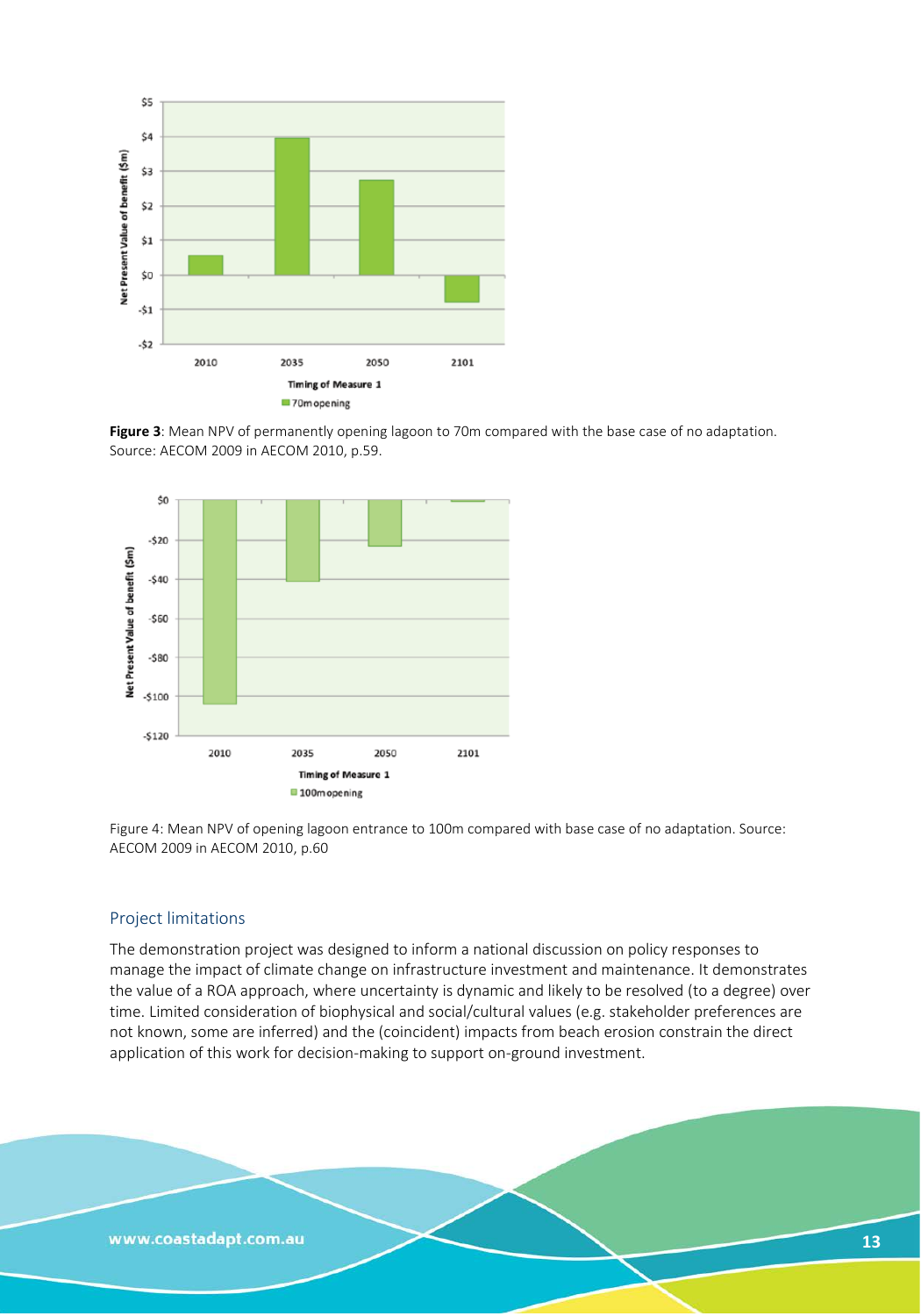# **Case study 3 – Deliberative ROA in action (a hypothetical case)**

#### Framing

We provide a hypothetical case study to illustrate the use of real options analysis (ROA) over time and to extend on existing practice. We do this by demonstrating how deliberative engagement strategies can be used in a complementary manner to navigate decision-points such as thresholds and triggers and to assist with go/no-go decisions. This case study also illustrates the shift from scan to portfolio through to project, where ROA is likely to be most useful. As discussed in the general guidance note on *[valuation of adaptation options](http://coastadapt.com.au/how-to-pages/valuation)*, the importance of factoring in changes in conditions over time opens up the opportunity to use decision-making tools sequentially and iteratively as an adaptation decision pathway is developed and refined.

#### First-pass assessment $2$

- Decision makers in (hypothetical) Brucetown—a low lying regional commercial centre with a population of 10 000 residents, located a short distance up an estuary— have identified that a number of key public and private assets in the region will be exposed to coastal hazards more frequently and at a more intense rate in the future. The first pass assessment (scan) has also identified potential consequences for livelihoods, i.e. what is important or valued by the local community.
- Some alternative courses of adaptation have been considered through an initial estimate of costs and benefits (i.e. current value at risk plus the costs and benefits of acting). The assessment included a sensitivity analysis and information-gap analysis, which identified significant sources of irreversibility if particular investments were made as well as uncertainty around the impact of climate on coastal hazards, and the state of the economy in the future (e.g. imagine here that the regional economy is one in transition).
- The value at risk is considered 'acceptable' for now. A decision is made to preserve flexibility and the prospect of incorporating new information into a future assessment of the costs and benefits of climate adaptation i.e. a pathway process. Dot point '1' in Figure 5 illustrates a number of alternative decision options, and shows that for now, a clear decision has been made to 'wait and see'.
- The requirement for 'wait and see' is that thresholds for change need to be identified and triggers established that force a review of the current approach – these may be based on calendar time or index time, or a combination of both. For example, a decision may be made to wait until the next review of the coastal management plan, but also to engage in close conversation with the insurance industry so that any decision on risk can be made collectively.

<span id="page-13-0"></span> $2$  Each assessment illustrates use of the Adaptive Management method, where it includes ROA: Identify challenges; determine vulnerabilities; identify options; evaluate options, risks and costs; take action; and monitor and evaluate.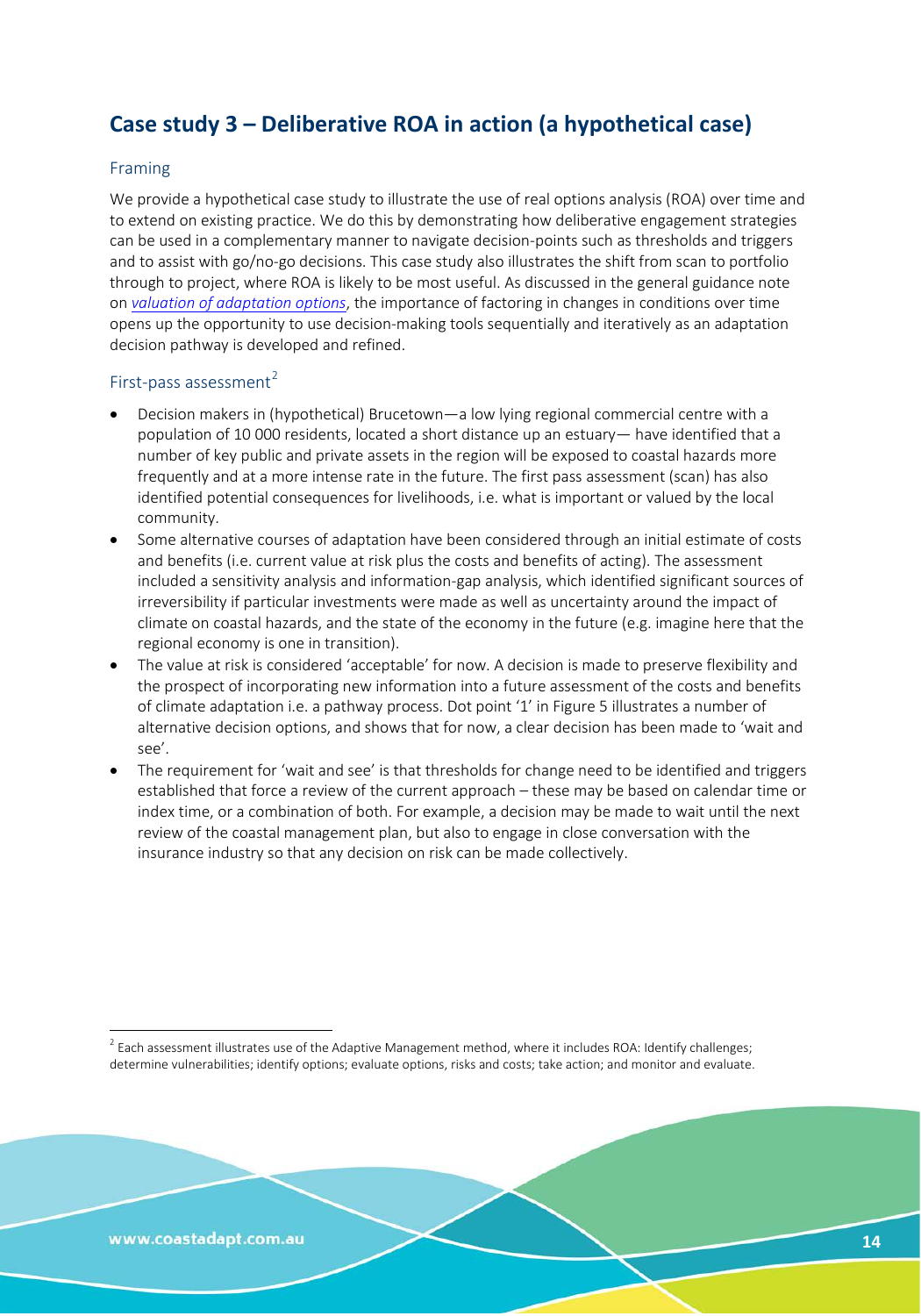

<span id="page-14-0"></span>**Figure 5:** Possible type and sequencing of adaptation options

• Not all sequences of the adaptation regimes illustrated in Figure 5 may be possible. For example, until candidate options for 'other' have been identified, these can't be evaluated. Some actions will have irreversible consequences, e.g. 'wait and see' periods generally expire and cannot be revisited with the same set of options; and large infrastructure investments are also generally viewed as irreversible (although in practice reversibility is possible at high cost); this is illustrated in [Figure 6](#page-15-0).

#### Second-pass assessment (portfolio)

This phase of decision-making commences because one or more trigger points have been reached. In our example, one year out from the conclusion of the local government planning cycle (which is the trigger for a review of the coastal management plan), Brucetown and the surrounding region suffer significant damage from a storm, which is accompanied by high winds, heavy rainfall and elevated sea levels. Damage includes significant beach erosion, estuarine flooding and storm damage that has resulted in greater than expected damage to public and private infrastructure, and temporary (but extended) loss of recreational amenity because of beach closures. Extensive inundation of agricultural land has also contributed to the loss of crops and fish (due to high levels of dissolved oxygen in the estuary). Pressure mounts on Brucetown decision-makers to act.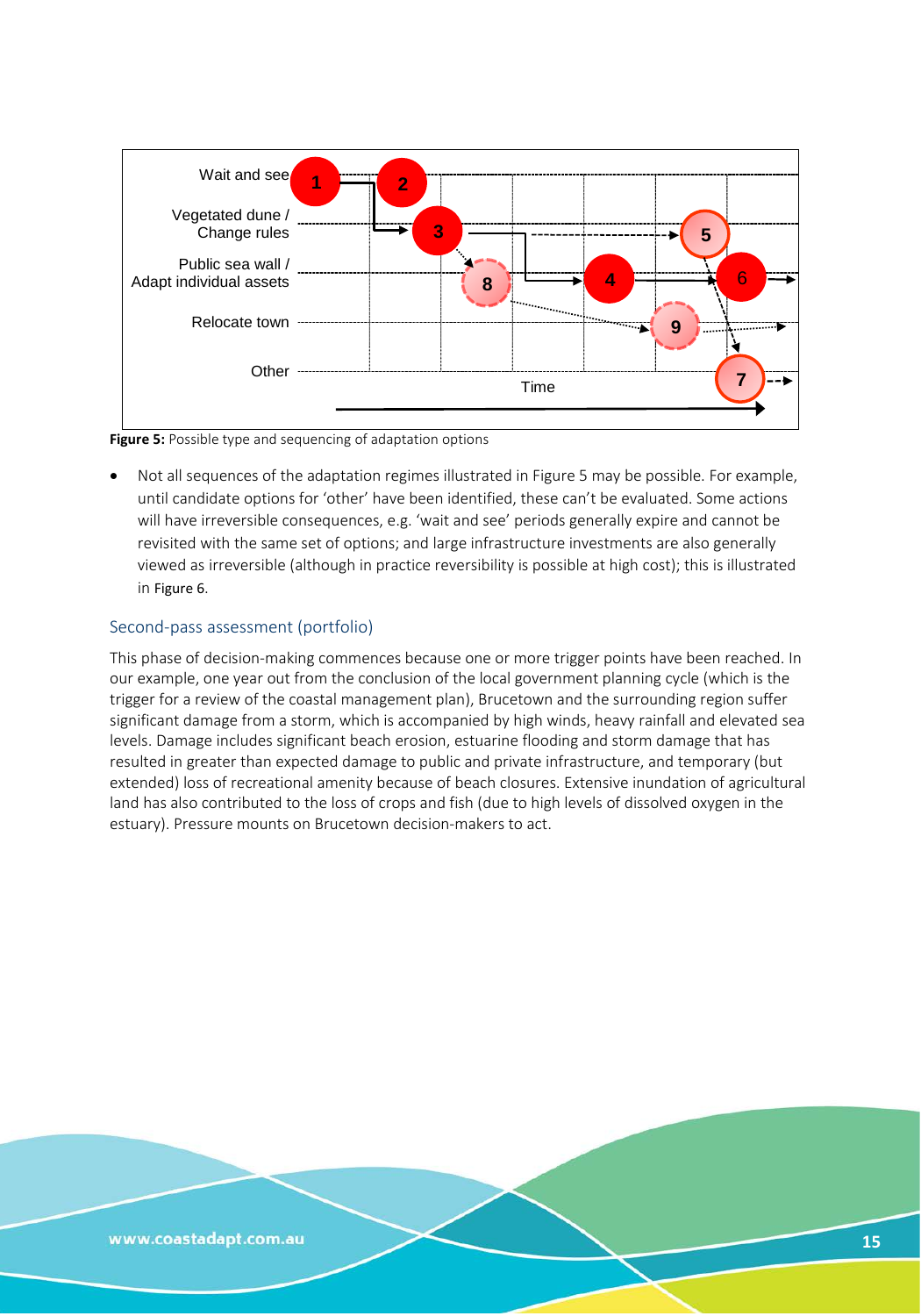<span id="page-15-0"></span>

**Figure 6**: Adaptation timing and priorities. Source: Stafford-Smith et al. 2010.

- Government is advised by the scientific community that this type of coincident hazard event is projected to occur more frequently into the future and is likely to be more severe with higher projected sea levels. There is still uncertainty around the timing of these events. A survey of local residents indicates that a large minority are still sceptical about 'climate change'.
- The coastal management plan is reviewed, in more detail and at greater cost, identifying priority areas for planning and investment where the projected impacts of climate variability (i.e. extremes) and change on coastal hazards are expected to be significant. Two priority locations are identified, one in Brucetown and one in (hypothetical) Nickville, a small hamlet of 15 houses on the open coast approximately 5 km away.
- The 'value at risk' for Brucetown and its regional importance lead the community and decisionmakers to an easy decision, which is that the town and the specific site is 'too important to fail'. A detailed management and investment plan must be developed.
- For Nickville, however, council and many in the community disagree with residents of the hamlet, who strongly favour a coastal management solution that protects the at-risk properties. Despite this divergence, there is strong agreement on the need to develop a management and investment plan.
- The review of the coastal management plan also recommends the adoption of a 'principles-based approach' to decision-making, and after significant debate, this is supported by the local community. Three key principles are adopted:
	- o existing development if the value at risk is seen as 'unacceptable', then strategies should be implemented to reduce or remove risk
	- o new development will not be subsidised within hazard/risk areas (adapted from Tasmanian Coastal Adaptation Decision Pathways project, 2012, http://www.dpac.tas.gov.au/divisions/climatechange/Climate Change Priorities/climate risks and opportunities/coastal)
	- o those who benefit from living in hazard / risk areas should not do so at the expense of others (adapted from Tasmanian Coastal Adaptation Decision Pathways project, 2012,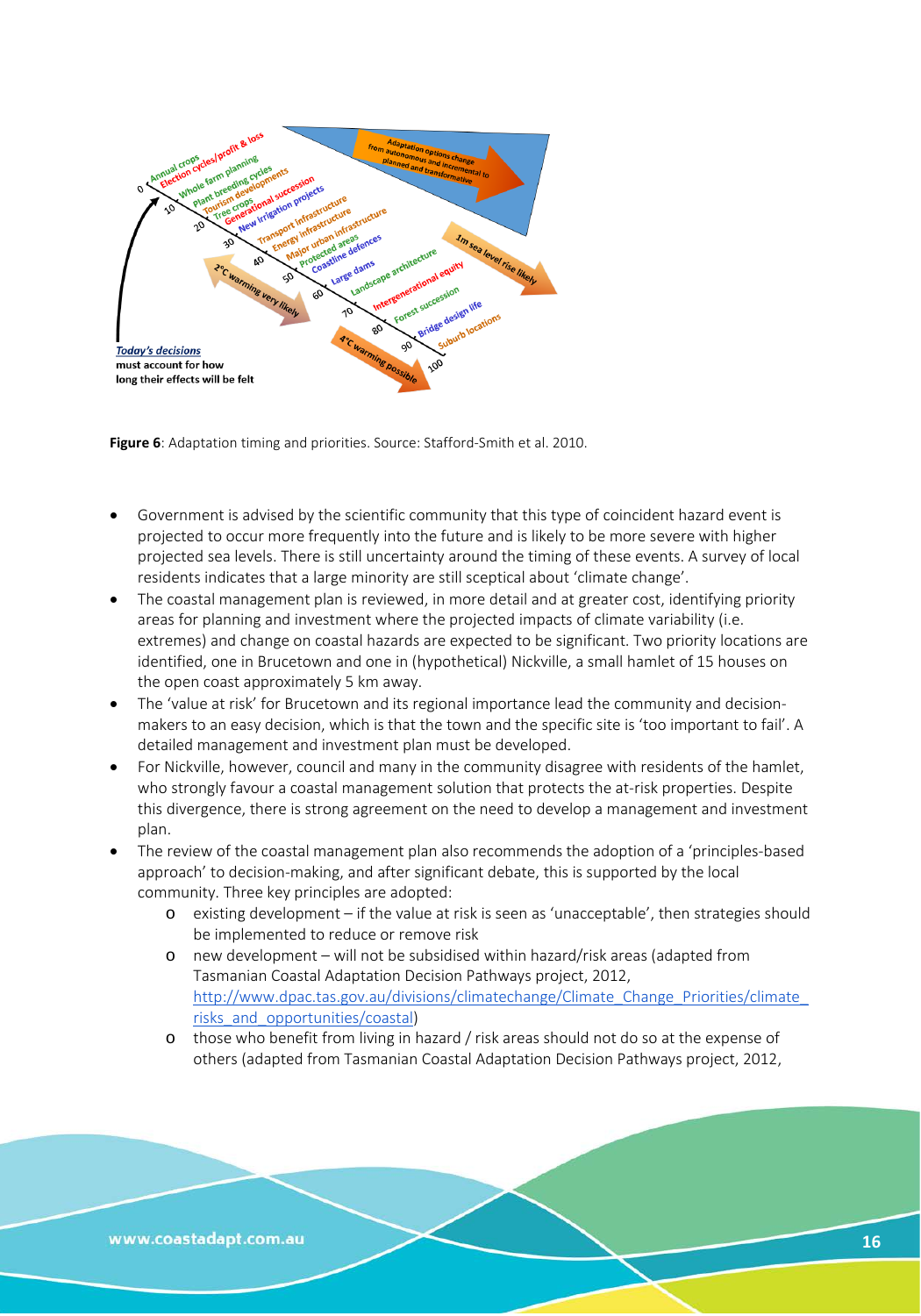[http://www.dpac.tas.gov.au/divisions/climatechange/Climate\\_Change\\_Priorities/climate\\_](http://www.dpac.tas.gov.au/divisions/climatechange/Climate_Change_Priorities/climate_risks_and_opportunities/coastal) risks and opportunities/coastal).

- This cycle of planning has identified that the 'value at risk' for both Brucetown and Nickville have altered and that the 'wait and see' option must be revisited. This is illustrated in [Figure 5](#page-14-0), which shows the adaptation pathway at a juncture point. The review also identified significant sources of irreversibility and uncertainty around existing knowledge and recommended the use of a Real Options approach to adaptation pathways planning as part of the assessment of options in the third pass.
- Note that the ROA encourages a decision-maker to remain open to the possibility that over time new knowledge and adaptation actions may emerge that change expectations about the preferred options and also the preferred sequencing of options. For example, there may emerge a previously unknown adaptation regime (other in Figure 5) that has properties that mean it is preferred to a sea wall. Another possibility, might be that new knowledge demonstrates existing adaptation options— such as sea walls or relocating the town— are now considered suboptimal as possible adaptation regimes. This is illustrated in Table 5.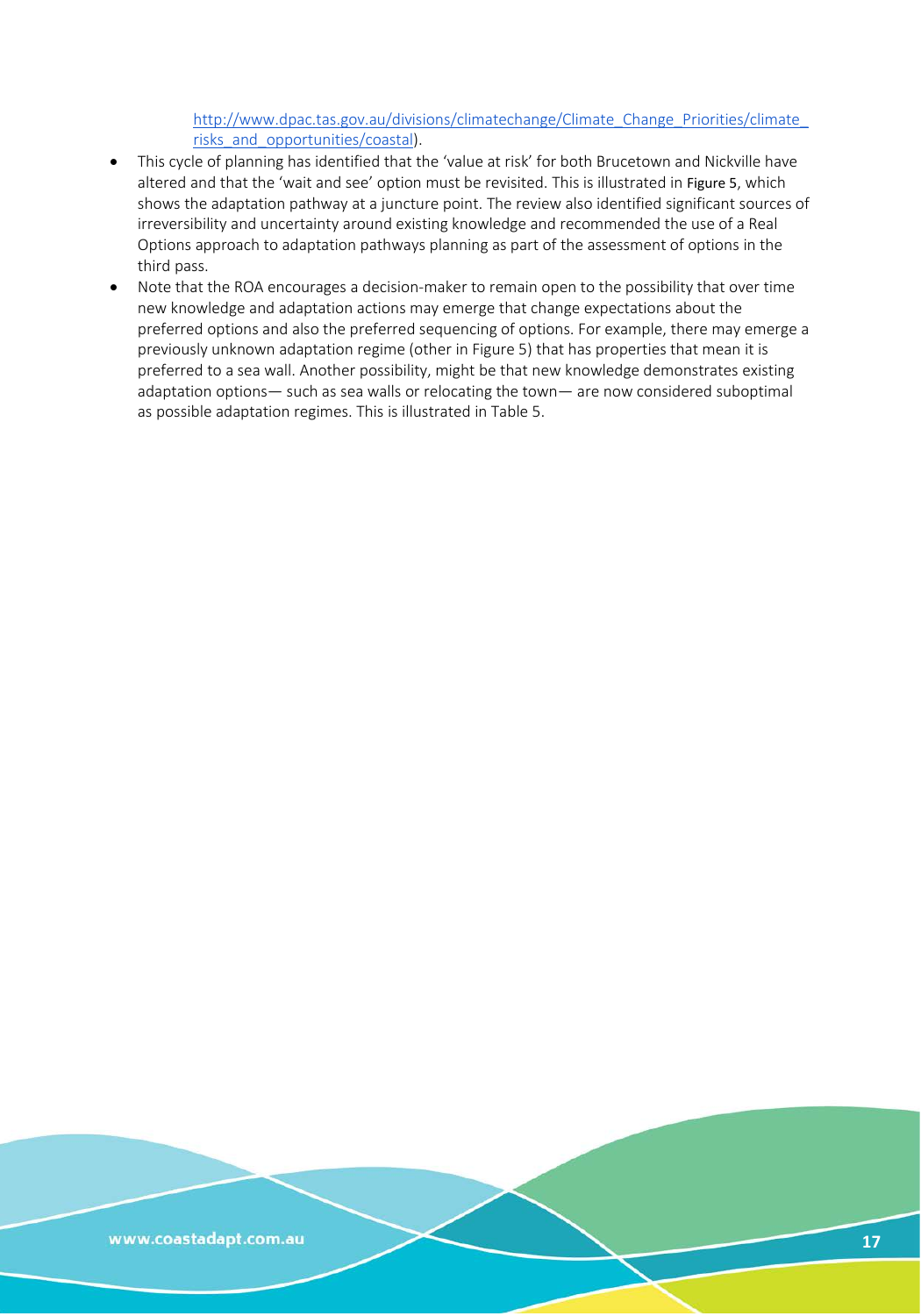<span id="page-17-0"></span>**Table 5**: Examples of decision-thresholds that would indicate a change in sequence or course along the adaptation pathway

| <b>Decision</b><br>threshold                                                                               | Wait and see                                                                                     | Vegetated dune<br>/ Change rules                                              | Public sea wall /<br>Adapt individual<br>assets                                                                                                                                           | Relocate town                                                                                                                                                      | Other                                                                                                                 |
|------------------------------------------------------------------------------------------------------------|--------------------------------------------------------------------------------------------------|-------------------------------------------------------------------------------|-------------------------------------------------------------------------------------------------------------------------------------------------------------------------------------------|--------------------------------------------------------------------------------------------------------------------------------------------------------------------|-----------------------------------------------------------------------------------------------------------------------|
| Time $\rightarrow$                                                                                         |                                                                                                  |                                                                               |                                                                                                                                                                                           |                                                                                                                                                                    |                                                                                                                       |
| Value at risk plus<br>option of waiting<br>is lower than 'do<br>nothing'                                   | Progress to<br>next course of<br>action or<br>'other'                                            | Progress to next<br>course of action<br>or 'other'                            | Progress to next<br>course of action<br>or 'other'                                                                                                                                        | Progress to next<br>course of action<br>or 'other (n)'                                                                                                             | Progress to next<br>course of action<br>or 'other (n+1)'                                                              |
| Value at risk may<br>be restricted to<br>physical assets<br>only or have a<br>triple bottom<br>line focus. |                                                                                                  |                                                                               |                                                                                                                                                                                           |                                                                                                                                                                    |                                                                                                                       |
| A (Natural<br>Capital) Habitat<br>and diversity at<br>risk                                                 | Keystone<br>species<br>numbers                                                                   | Loss of wetland<br>area                                                       | Hard to reverse.<br>Decision made<br>to hold line.<br>Preference<br>given to built-<br>environment<br>over nature.<br>Decision may be<br>made to skip<br>this and move<br>to next option. | Hard to reverse.<br>May be<br>undertaken in<br>conjunction<br>with earlier<br>steps. May be<br>skipped<br>completely if<br>'other' option<br>emerges as<br>viable. | Desire to<br>balance natural<br>values with<br>economic<br>viability e.g.<br>relocate species<br>or<br>infrastructure |
| <b>B</b> (Human<br>Capital)<br><b>Intellectual</b><br>capital and<br>knowledge                             | Knowledge of<br>risks evolves                                                                    | Knowledge of<br>risks evolves                                                 | Knowledge of<br>risks evolves<br>Risk of<br>population out-<br>migration                                                                                                                  | Coincidence of<br>major<br>additional and<br>unforeseen risk<br>e.g. bushfire                                                                                      | Knowledge of<br>risks evolves                                                                                         |
| <b>C</b> (Social Capital)<br>Values,<br>relationships and<br>trust                                         | Preferences<br>change,<br>community<br>divided                                                   | Preferences<br>change                                                         | Preferences<br>change,<br>weakening<br>social ties                                                                                                                                        | Preferences<br>change                                                                                                                                              | Preferences<br>change                                                                                                 |
| D (Manufactured<br>Capital) Material<br>goods and<br>infrastructure                                        | Infrastructure<br>at risk<br>X hectares of<br>productive<br>land<br>inundated per<br>flood event | Increased risk<br>to<br>infrastructure<br>and/or<br>economic<br>opportunities | Increased risk<br>to<br>infrastructure<br>and/or<br>economic<br>opportunities                                                                                                             | Increased risk<br>to<br>infrastructure<br>and/or<br>economic<br>opportunities                                                                                      | Increased risk<br>to<br>infrastructure<br>and/or<br>economic<br>opportunities                                         |
| <b>E</b> (Financial<br>Capital) Currency<br>that can be<br>owned or traded                                 | Willingness to<br>act to manage<br>risk suite                                                    | Willingness to<br>act to manage<br>risk suite                                 | Willingness to<br>act to manage<br>risk suite                                                                                                                                             | Willingness to<br>act to manage<br>risk suite                                                                                                                      | Willingness to<br>act to manage<br>risk suite                                                                         |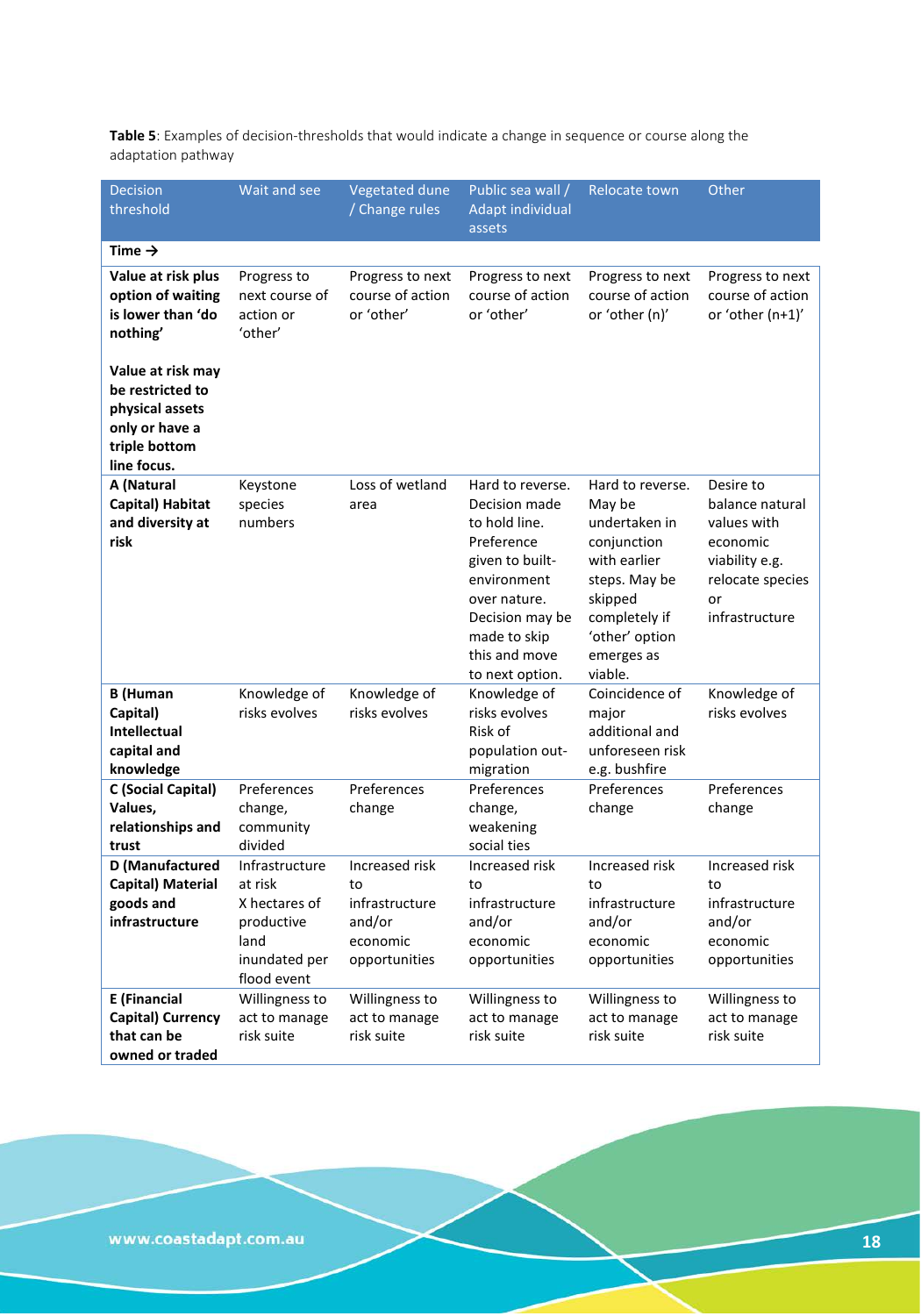#### Third-pass assessment

For illustrative purposes, only the Brucetown example is described in this section. The reader is also referred to [Table 5](#page-17-0) for a more detailed description of decision-thresholds that would indicate a change in sequence or course along the adaptation decision pathway.

- Decision-makers must now focus their attention on the refinement of Steps 3 to 5 of the thirdpass operational cycle (identify options; evaluate options, risks and costs; and take action), with a focus on the evaluation of options, risks and costs. A number of key questions must be answered in order to guide decision-making at this stage. For example (adapted from Wise and Capon 2016):
	- o What are the potential consequences of systemic change on the community and livelihoods; what are acceptable limits of change for the community (often a proxy for vision)?
	- o Do decision-makers currently have the mandate, resources, influence and desire to enable change, and if not, might this change in the future?
	- o Are current decisions substantially different from 'adaptation decisions' (helps to understand appetite for risk)?
	- o What are the lead times, consequences (e.g. costs, benefits, equity and distributional impacts, path dependencies) for decisions?
	- o Is there sufficient knowledge / understanding about the nature of change, efficacy and effectiveness of interventions and what is the salience, credibility and legitimacy of this knowledge?
	- o Are community values aligned (enough) i.e. are decisions or decision pathways considered to be legitimate, fair and wise?
	- o How will the timing of decisions and actions be affected by the trajectory of change (whether driven by climate or change in community preference)?

Possible adaptation pathways -

- At decision point '2' in Figure 5, a trigger has been activated whereby the 'wait and see' strategy must be reviewed. Based on the 'value at risk plus options' a decision is made to change course and re-inforce existing sand dunes with vegetation in order to make the dunes more robust under extreme conditions. A 'soft' option such as this (i.e. dune nourishment and vegetation) preserves all future options. Simultaneously, decision-makers are evaluating what a change in rules such as restrictions on development in the hazard zone, is likely to have. At this point in time a decision is made to pursue soft options only.
- At decision point '3', it has been determined that a strategy to reinforce the coastline using 'soft options' cannot keep up with the loss of nearshore systems from increased coastal hazards. There is division amongst both decision-makers and key stakeholders as to the best course of action: if it should be a publicly-funded seawall (funded by a specific levy of impacted local residents) or individual adaptation of properties. Three potential courses of action now arise:
	- 1. Ultimately, a decision, supported by the community, is made to build a seawall (paid for through a combination of local resident levy and state government subsidy – this is decision point '4'. A substantial minority of decision-makers, however, favoured a change in the rules as a means of buying time (this is reflected in point '5', an alternative pathway). At a point further in time from '4', it is determined that the preferred strategy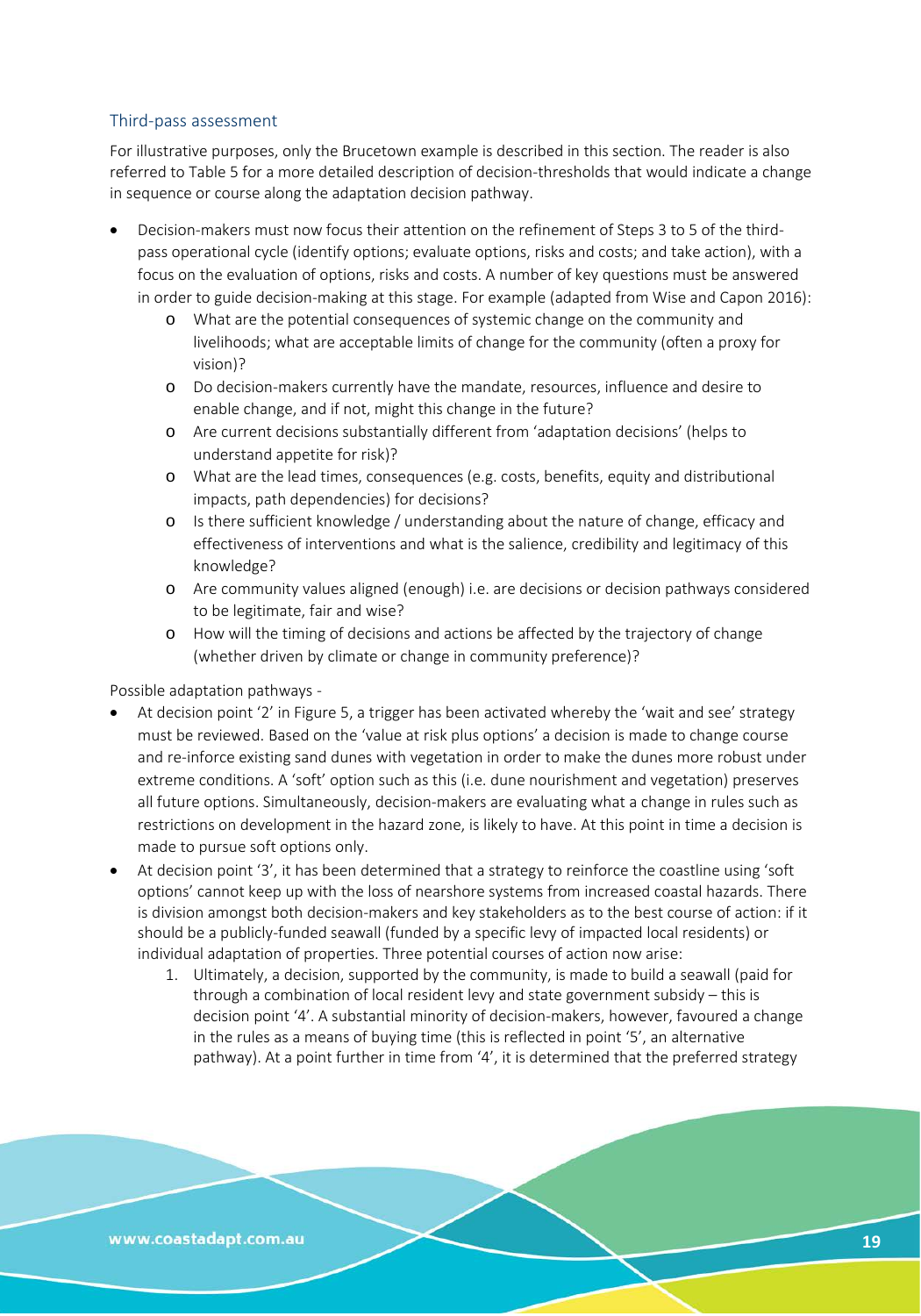to construct a sea wall is likely to be effective in the medium to longer term and there is no need to change course. An earlier decision to build the seawall with a wider foundation means that the height of the wall can be increased in the future if needed (decision point '6'). As a result of this determination, both residents and the business community are offered certainty around future decision-making and this generates a positive feeling towards development. Decision point '4' now creates an irreversible decision as a result of the lock in created by homeowners and businesses capitalising on the decision to protect a particular area.

- 2. In a parallel sequence at decision point '3', however, a determination to limit development in the 'at risk' area while waiting for more information has meant that decision-makers still have maximum flexibility (decision point '5'). As a result of preserving flexibility, the community is now able to capitalise on 'Other1' a new 'smart technology' that uses the earth's gravitational forces to distil storm impacts in real time (note this is a hypothetical future technology) and as a result has been able to firstly preserve biological diversity in the estuarine system; and secondly progress more rapidly and cost effectively (decision point '7').
- 3. In a third alternative, characterised as a risk averse yet brave approach, the community strongly favours the protection of natural systems, and supports a 'retreat' option that witnesses a gradual relocation of critical services and community to higher ground. The sequence to be followed may be to change the rules such as land use planning (decision point '3') and adapt those services that rely on proximity to the coast (dot point '8') such as economic and tourist businesses to ensure they are able to generate advantage for the maximum time possible, but with a clear plan to minimise the 'value at risk' over time through a relocation rather than protection strategy (decision point '9').

# **Conclusions**

This case study has illustrated three potentially viable, yet different, courses of action for a decisionmaker faced with broadly the same problem. The case study illustrates the importance and value of a deliberative process to characterise community preferences in a manner that aligns values and can assist decision-makers to capitalise on the options made available through a ROA decision-making process.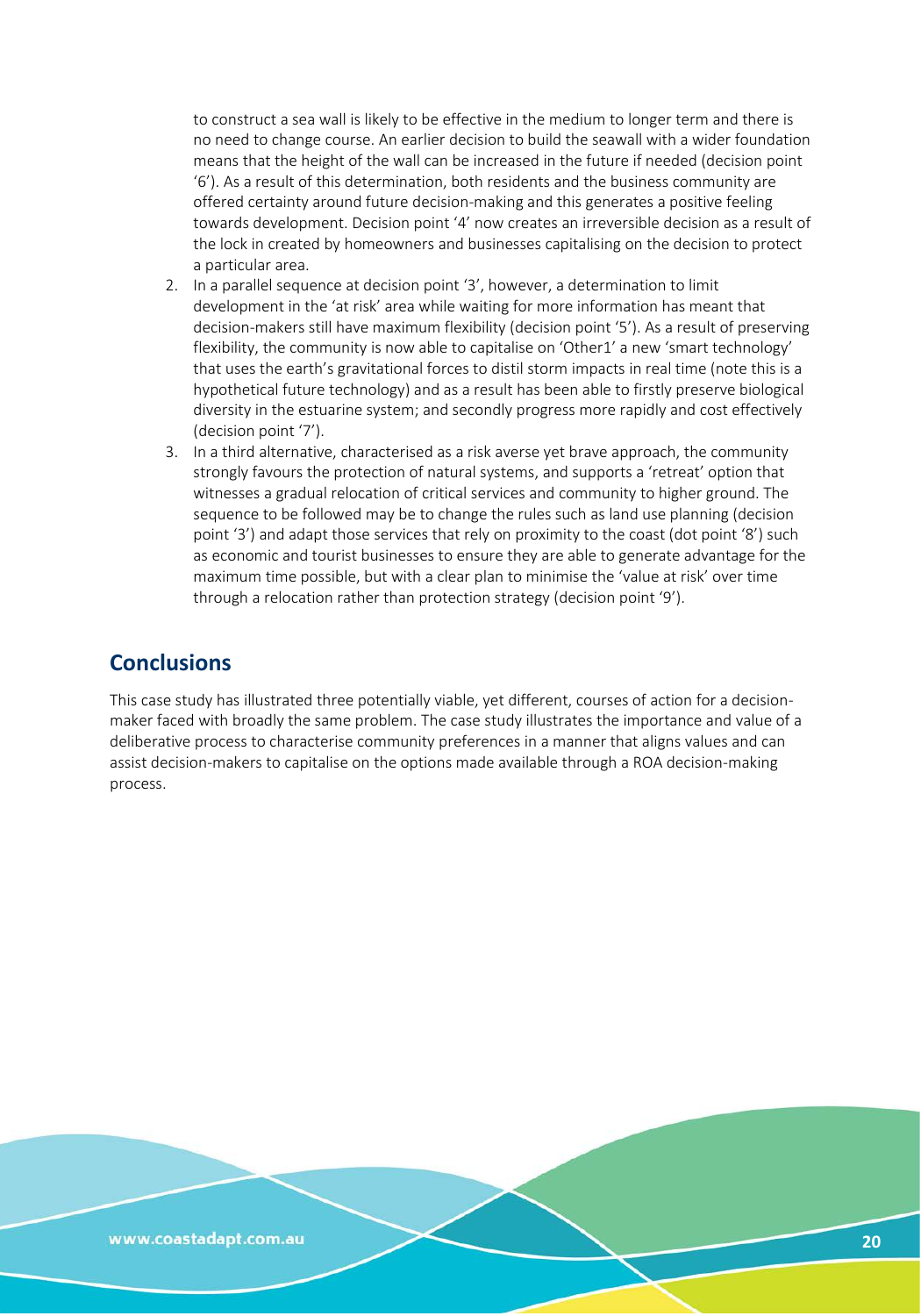# **Recommended reading**

- ACIL Tasman, 2012: Climate Change Adaptation Options Assessment. Developing flexible adaptation pathways for the Peron-Naturaliste Coastal Region of Western Australia. Prepared for the Peron-Naturaliste Partnership. Accessed 23 June 2016. [Available online at <http://www.bunbury.wa.gov.au/pdf/Planning%20and%20Building/PNPExecutiveSummary.pdf> ].
- Watkiss, P., A. Hunt, and W. Blyth, 2013: Real Options Analysis: Decision Support Methods for Adaptation, MEDIATION Project, Briefing Note 4. European Union Seventh Framework Programme. Accessed 23 June 2016. [Available online at [http://www.mediation](http://www.mediation-project.eu/platform/pbs/pdf/Briefing-Note-4-LR.pdf)[project.eu/platform/pbs/pdf/Briefing-Note-4-LR.pdf](http://www.mediation-project.eu/platform/pbs/pdf/Briefing-Note-4-LR.pdf)

# **References**

- ACIL Tasman, 2012: Climate Change Adaptation Options Assessment. Developing flexible adaptation pathways for the Peron-Naturaliste Coastal Region of Western Australia. Prepared for the Peron-Naturaliste Partnership. Accessed 23 June 2016. [Available online at http://www.bunbury.wa.gov.au/pdf/Planning%20and%20Building/PNPExecutiveSummary.pdf ].
- AECOM, 2010: Coastal inundation at Narrabeen Lagoon. Optimising adaptation investment. Accessed 23 June 2016. [Available online at

[https://www.environment.gov.au/system/files/resources/52df63be-426d-4da4-979f](https://www.environment.gov.au/system/files/resources/52df63be-426d-4da4-979f-de586e4c478c/files/narrabeen-lagoon.pdf)[de586e4c478c/files/narrabeen-lagoon.pdf\]](https://www.environment.gov.au/system/files/resources/52df63be-426d-4da4-979f-de586e4c478c/files/narrabeen-lagoon.pdf).

- Black, F., and M. Scholes, 1973: The pricing of options and corporate liabilities. Journal of Political Economy, 81, 637-659.
- Buurman, J., and V. Babovic, 2016: Adaptation Pathways and Real Options Analysis: An approach to deep uncertainty in climate change adaptation policies. Policy and Science (in press).
- Copeland, T., and V. Antikarov, 2001: Real Options: A Practitioner's Guide. New York, Texere.
- DEFRA, 2013: The economics of climate reslience: appraising flood management initiatives a case study CA0401. A report prepared for DEFRA and the Devolved Administration. Accessed 23 June 2016. [Available online at

[http://randd.defra.gov.uk/Default.aspx?Module=More&Location=None&ProjectID=18016\]](http://randd.defra.gov.uk/Default.aspx?Module=More&Location=None&ProjectID=18016).

- Dittrich, R., A. Wreford, and D. Moran, 2016: A survey of decision-making approaches for climate adaptation: Are robust methods the way forward? Ecological Economics, 122, 79-86.
- Dixit, A., and R. Pindyck, 1994: Investment under uncertainty. Princeton University Press.
- Gorddard, R., M. Colloff, R. Wise, D. Ware, and M. Dunlop, 2015: Values, rules and knowledge: Adaptation as change in the decision context. Environmental Science and Policy, 57, 60-69.
- Hatfield-Dodds, S., 2005: Decision support for highly contested choices: The role of monetised values and other metrics in the pursuit of sustainability. Australia New Zealand Society for Ecological Economics, Palmerston North, New Zealand. Accessed 23 June 2016. [Available online at https://www.researchgate.net/publication/265786307 Decision support for highly contest ed choices The role of monetised values and other metrics in the pursuit of sustaina [bility\]](https://www.researchgate.net/publication/265786307_Decision_support_for_highly_contested_choices_The_role_of_monetised_values_and_other_metrics_in_the_pursuit_of_sustainability).
- Mezey, E., and J. Conrad, 2010: Real options in Resource Economics. Annual Review of Resource Economics, 2, 33-52.

Randall, A., 2011: Risk and Precaution. Cambridge University Press.